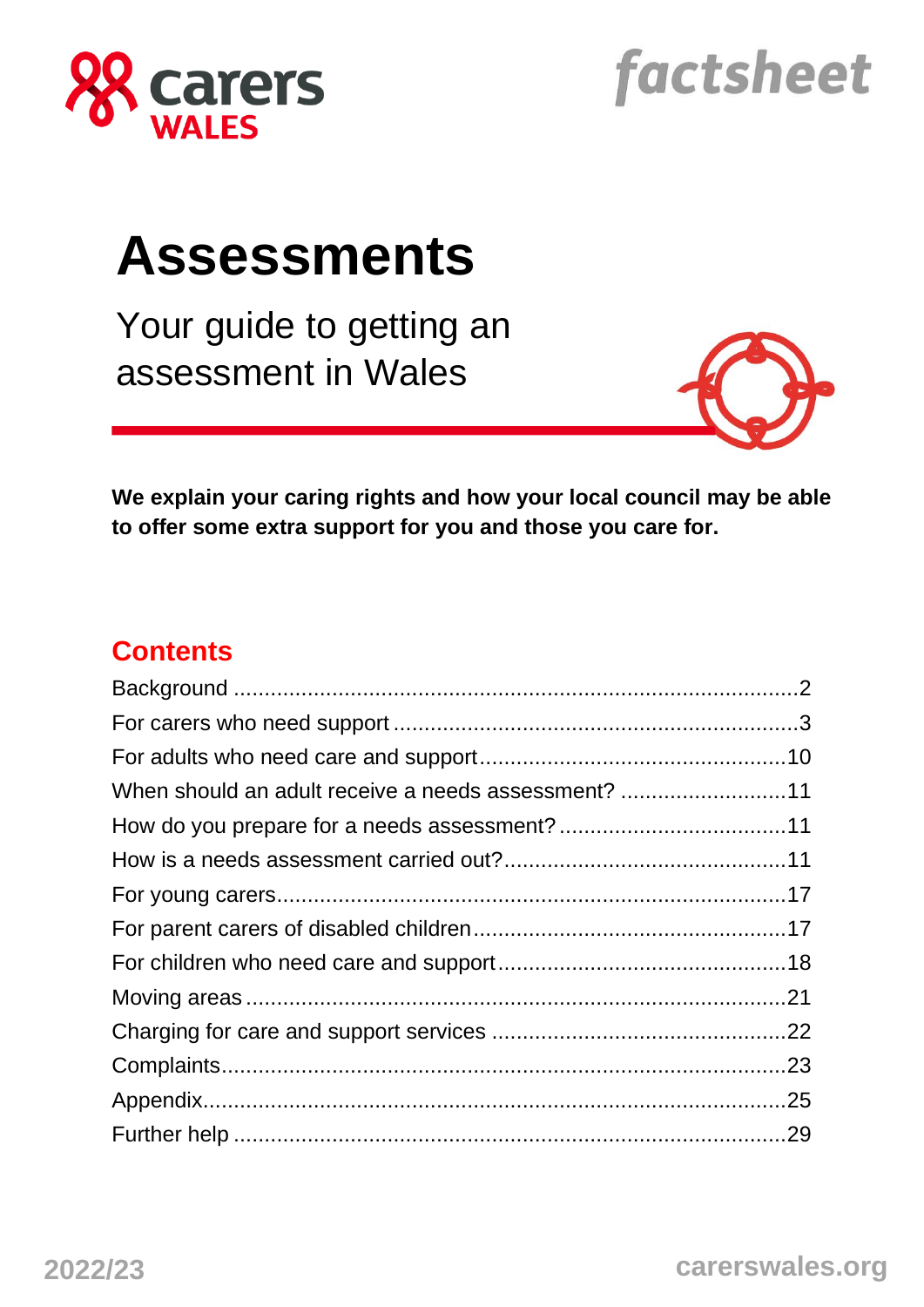# **Background**

The Social Services and Well-being (Wales) Act 2014 came into force on the 6th April 2016. The Act repeals the majority of previous community care legislation and intends to transform the way that social services are delivered in Wales.

The Act in Wales applies to people in need, of any age and introduces equivalent rights for carers to those they care for. A carer's needs assessment is triggered if it appears that you may have a need for support or are likely to do so in the future.

You are legally entitled to a carer's needs assessment regardless of the amount or type of care you provide, your financial means or the level of support you may need. As soon as it appears to a local council that you may have support needs, they must offer you an assessment. If you have needs that your council is not aware of, you may request one.

You are entitled to an assessment whether or not you live with the person who you care for. If you are sharing caring responsibilities with any other person or persons including a child under 18, each of you are entitled to an assessment in your own right.

You can have a needs assessment regardless of whether the person you care for has had their own assessment or whether the person you care for has had an assessment but the local council has decided that they are not eligible for support.

If the person you care for receives an assessment in their own right and for their own needs, the local council can combine the assessment of the person you care for with your own assessment. This means that you can have a combined assessment if you both agree to it. The assessor must not assume that you can or are willing to meet any needs without having a conversation with you. The assessment for the person you care for is covered later in this factsheet.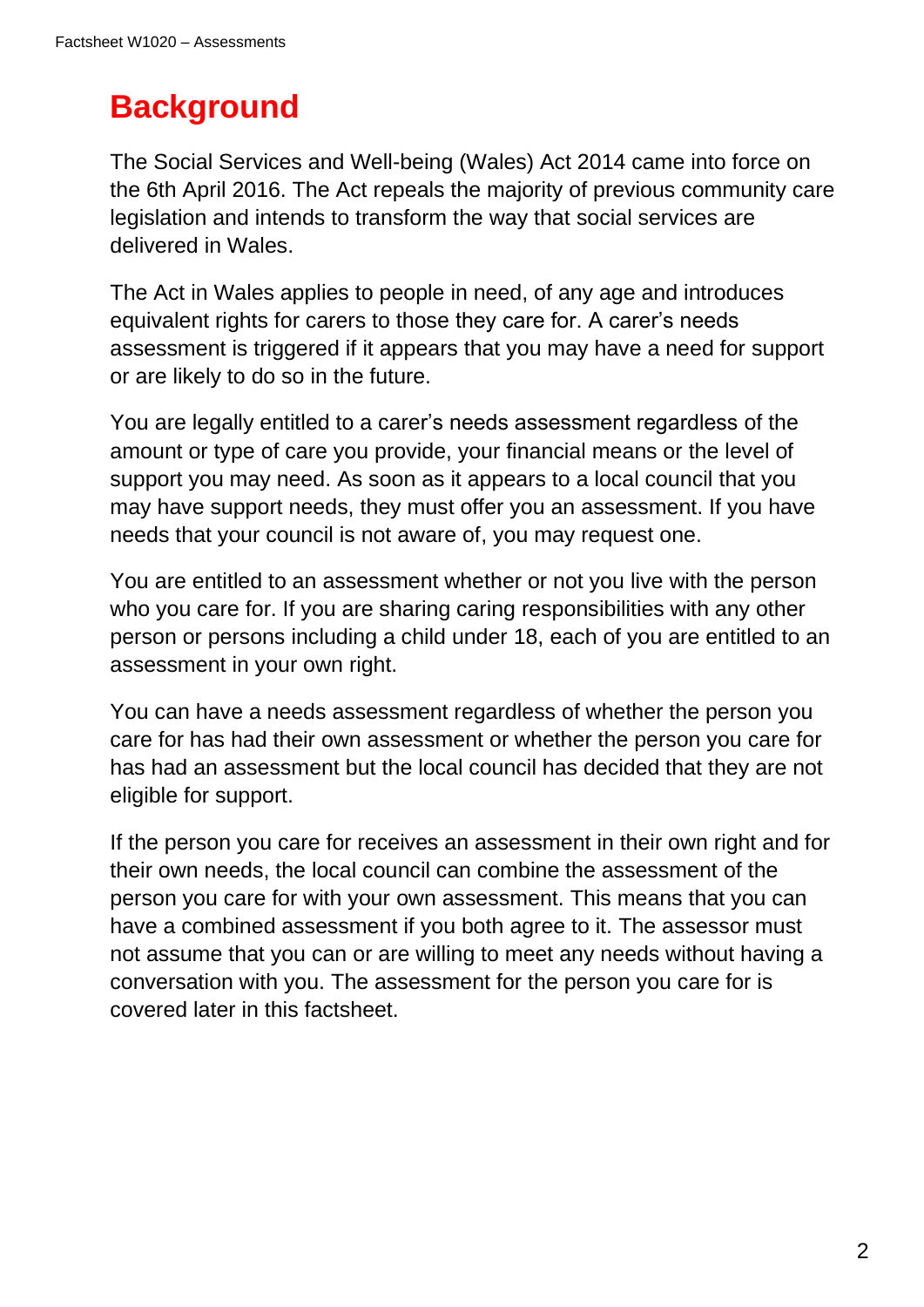# **For carers who need support**

### What is a carer's needs assessment?

A carer's needs assessment is a legal entitlement and is for all carers who, regardless of their age, care for someone who is disabled, ill, has a mental health condition or is elderly. If you want to, you can ask for a carer's needs assessment before taking on a caring role.

Where it appears to the local council that you may have needs for support, the local council must assess whether you do have needs for support (or are likely to do so in the future), and if you do what those needs are. The assessment is an opportunity to discuss with your local council what support or services you may need to help you with your caring role. There is a clear legal duty on the local council to consider the following:

- **they must assess whether you have needs for support or are likely** to do so in the future
- the extent that you are able and willing to provide care and will continue to be able and willing to do so
- what matters to you and the personal outcomes that you wish to achieve
- the extent to which support, preventative services, provision of information, advice and assistance can assist you with achieving those outcomes
- the assessment must also have regard to whether you work, wish to work and whether you are participating or wish to participate in education, training or leisure activities.

### When should you receive a carer's needs assessment?

As a carer you are legally entitled to an assessment. An assessment should be offered as soon as it appears to a local council that you may have a need for support. Each local council has an Information, Advice and Assistance service. If you have not been offered an assessment, then you should contact them and ask for one.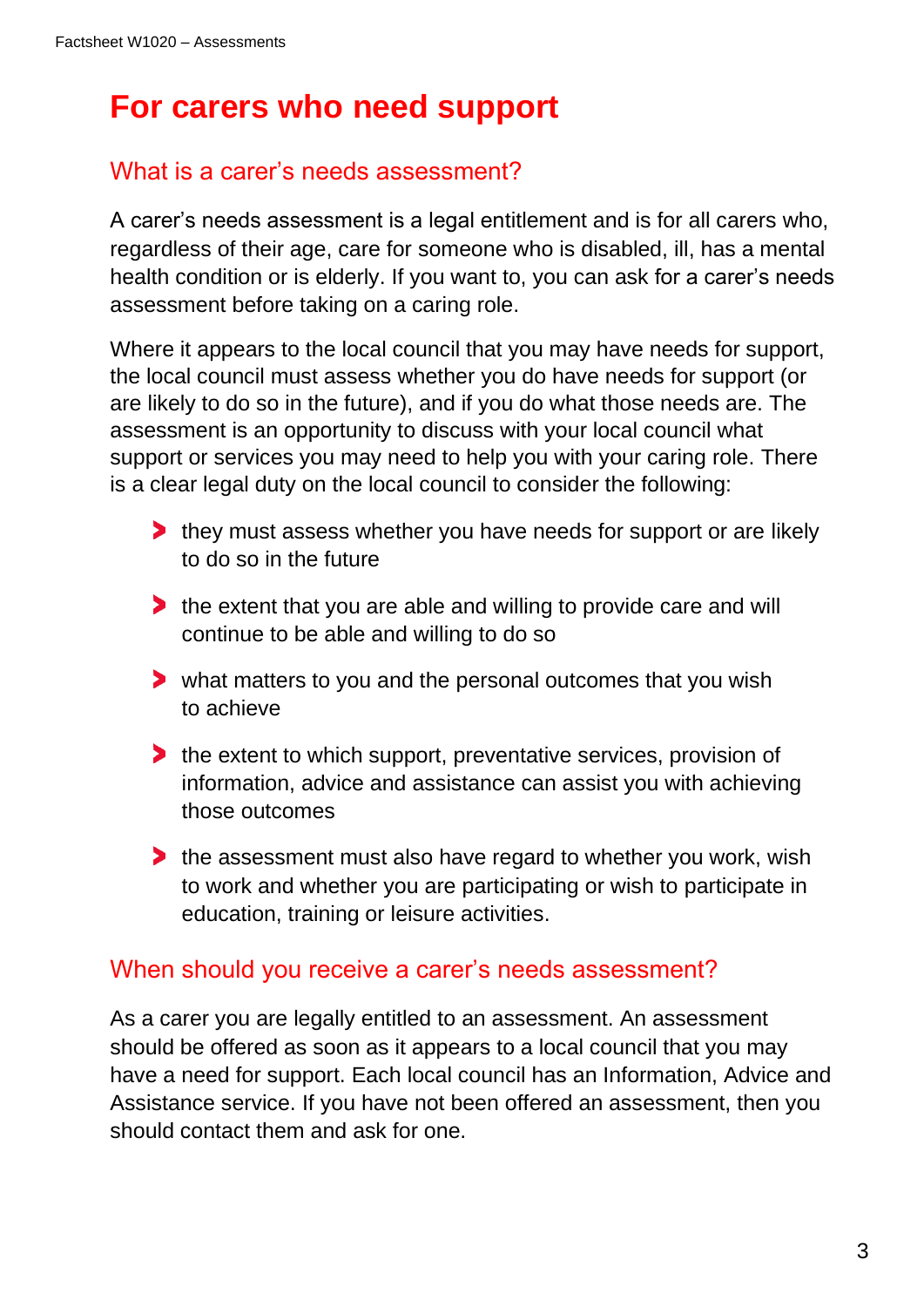At the first point of contact, an assessment may be delivered in person, over the phone, video call or through a form. If advice or assistance is given, then a simple assessment of your needs will have taken place. This is often called a 'What Matters Conversation'. If at this stage, the local council is satisfied you have further support needs, then the local council must take the assessment to the next stage and complete a comprehensive assessment of your needs.

### How do you prepare for a carer's needs assessment?

The assessment should start from the presumption that you are best placed to judge your own well-being and the outcomes that you want to achieve.

To prepare for the assessment, it will be useful to give yourself some time to think about how caring affects you. Think about the outcomes you want to achieve in your day-to-day life and what could make a difference to help you achieve those outcomes or any support or assistance that could assist you with caring.

**Note:** Please see Appendix 1 on page 25 for questions to help you prepare.

### How is a carer's needs assessment carried out?

The local council must ensure that there is a named individual whose function is to co-ordinate and carry out the assessment. The local council must also make a written record of the assessment and offer to give you a copy.

If the assessment involves a meeting, it should be carried out in a convenient and private place. It is your choice whether the person you care for is present or not. Assessments can be done over the phone or online but this should only happen if you agree.

Your local council may carry out a supported self-assessment. This could involve you filling in a self-assessment questionnaire, and then being contacted by the local council to discuss what you have written.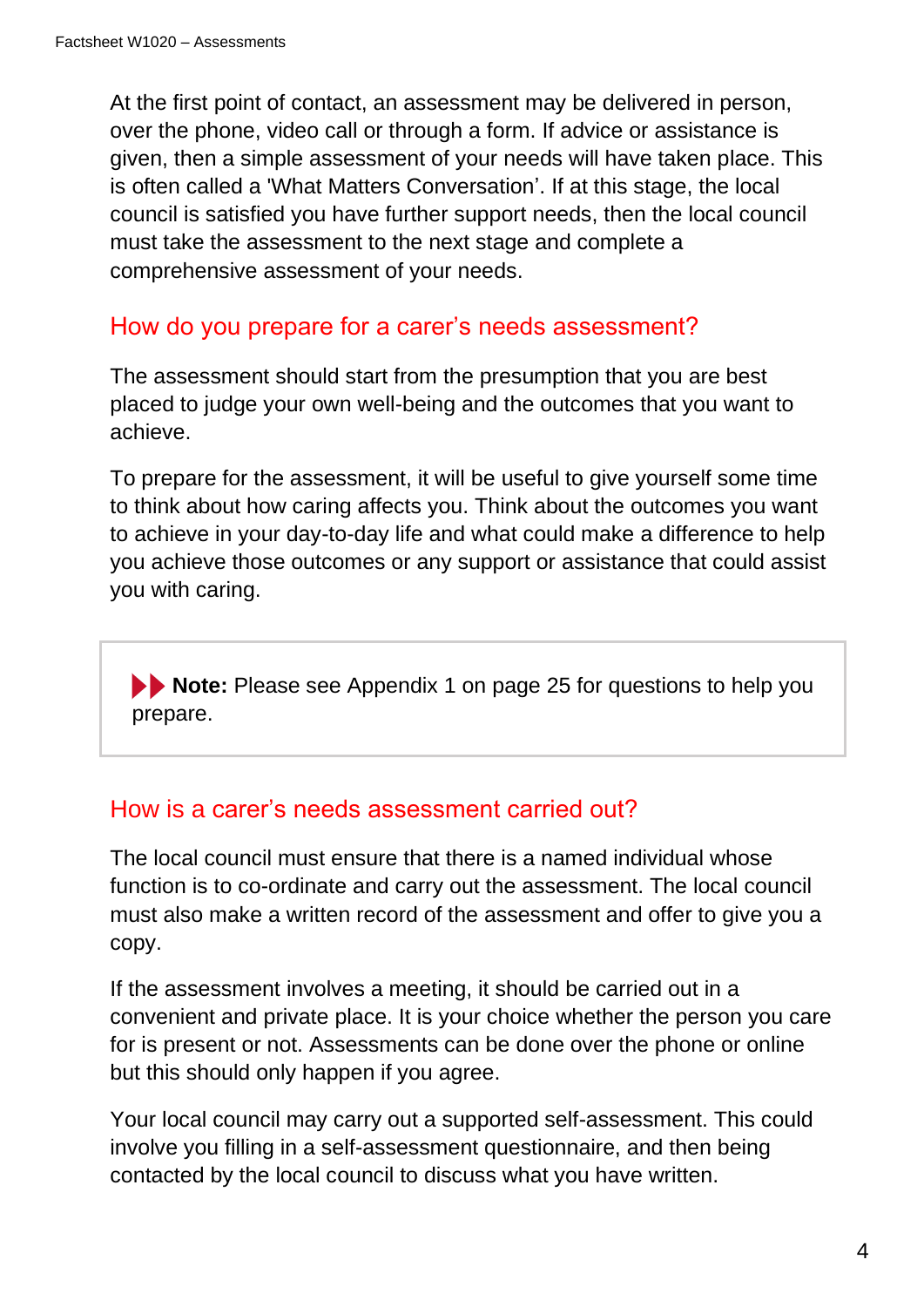In some areas, local organisations may be asked to carry out the assessments but arrangements should still be made through your local council and they should explain who will carry out the assessment. The assessment should be carried out by a social worker or another trained professional.

The assessment will consider whether or not your caring role impacts on your health or prevents you from achieving your well-being outcomes. As an example this could be staying in work, having a social life, being able to attend medical appointments or doing some leisure activities. The assessment should cover:

- your caring role and how it affects your life and well-being
- $\triangleright$  your health physical, mental and emotional issues
- > your feelings and choices about caring
- **>** work, study, training, leisure
- **P** relationships, social activities and your goals
- > housing
- **planning for emergencies.**

You should be asked about these issues, if not you can raise them yourself. The aim of the assessment is to help you get the support you need, whether this support is provided directly by the local council or through providing you with information about local services in the area to help you arrange this yourself.

If your level of need varies, the local council must take this into consideration so that a full picture of your level of need is developed. The pattern of needs that you may be able to meet yourself or needs that you may require additional help or support with will vary over time depending on your circumstances. The reason for the variation is not important: it could be because the condition of the person you care for fluctuates, or because you have other responsibilities that can affect you every so often.

### How will the local council decide if my needs as a carer are eligible for their support?

The Social Services and Well-being (Wales) Act introduces national rules for deciding who is eligible for care and support. It will be the local council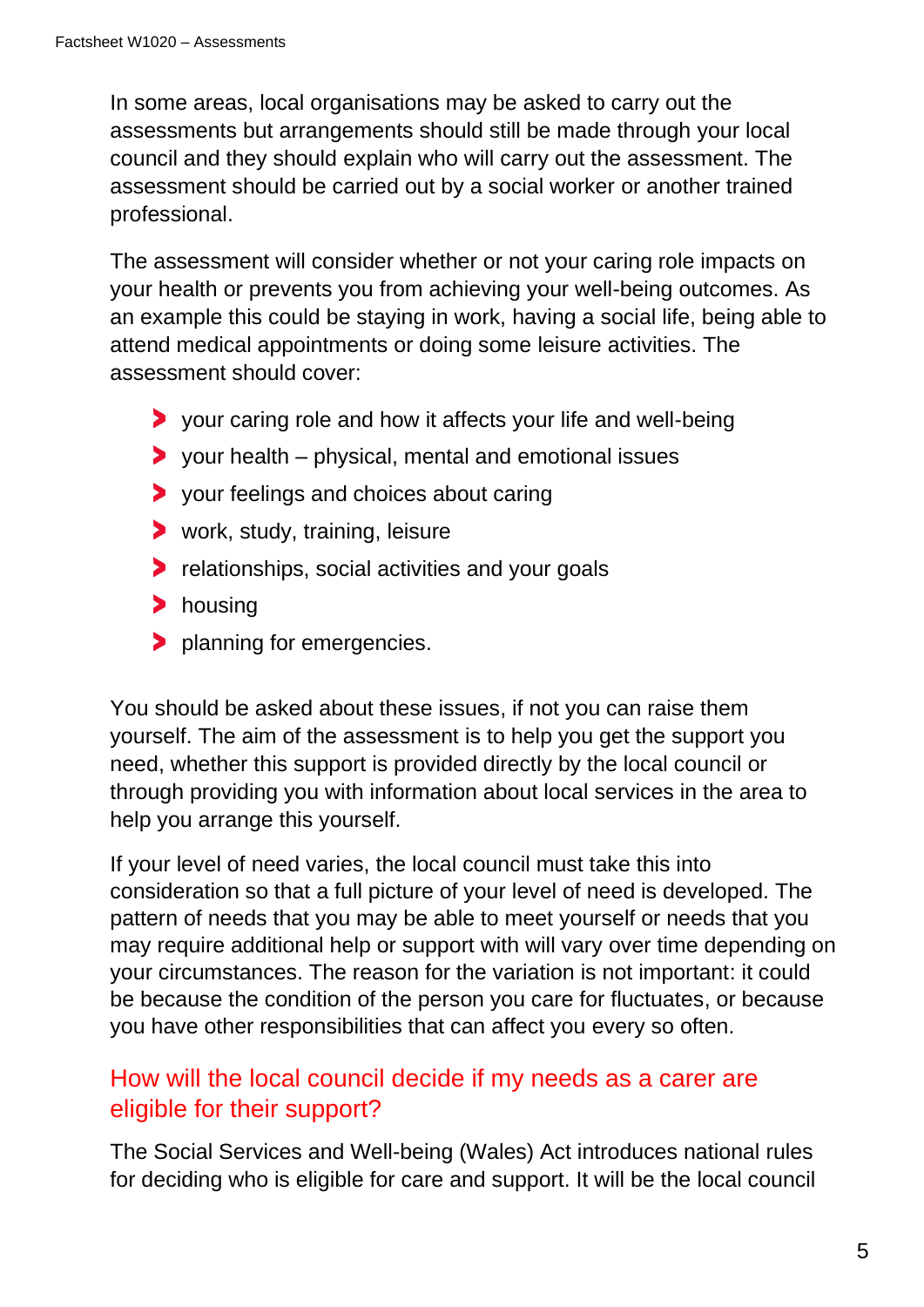who decides whether your needs are eligible under the eligibility rules and whether they have a legal obligation to meet them. The Act however does contain discretionary powers to enable local councils to meet care and support needs without having to decide on eligibility. When carrying out the assessment the local council must:

- seek to identify how caring affects your life and what outcomes you wish to achieve to look after your own well-being
- **assess whether the provision of support, preventative services,** information, advice or assistance could contribute to help you achieve those well-being outcomes
- consider what well-being outcomes you wish to achieve and work with you to produce solutions.

To meet the eligibility criteria for a local council to provide, or arrange to provide support, the well-being outcomes to which a need must relate are set out in the regulations as:

- ability to carry out self-care or domestic routines
- **P** protection from abuse or neglect
- involvement in work, education, learning or in leisure activities
- maintenance or development of family or other significant personal relationships
- **b** development and maintenance of social relationships and involvement in the community
- **Fulfilment of caring responsibilities for a child.**

**Note:** The definition of well-being as defined in the Act, can be found at Appendix 2 on page 28 of this factsheet

When considering your well-being and personal outcomes you wish to achieve, the local council will consider the following:

you are best placed to judge your well-being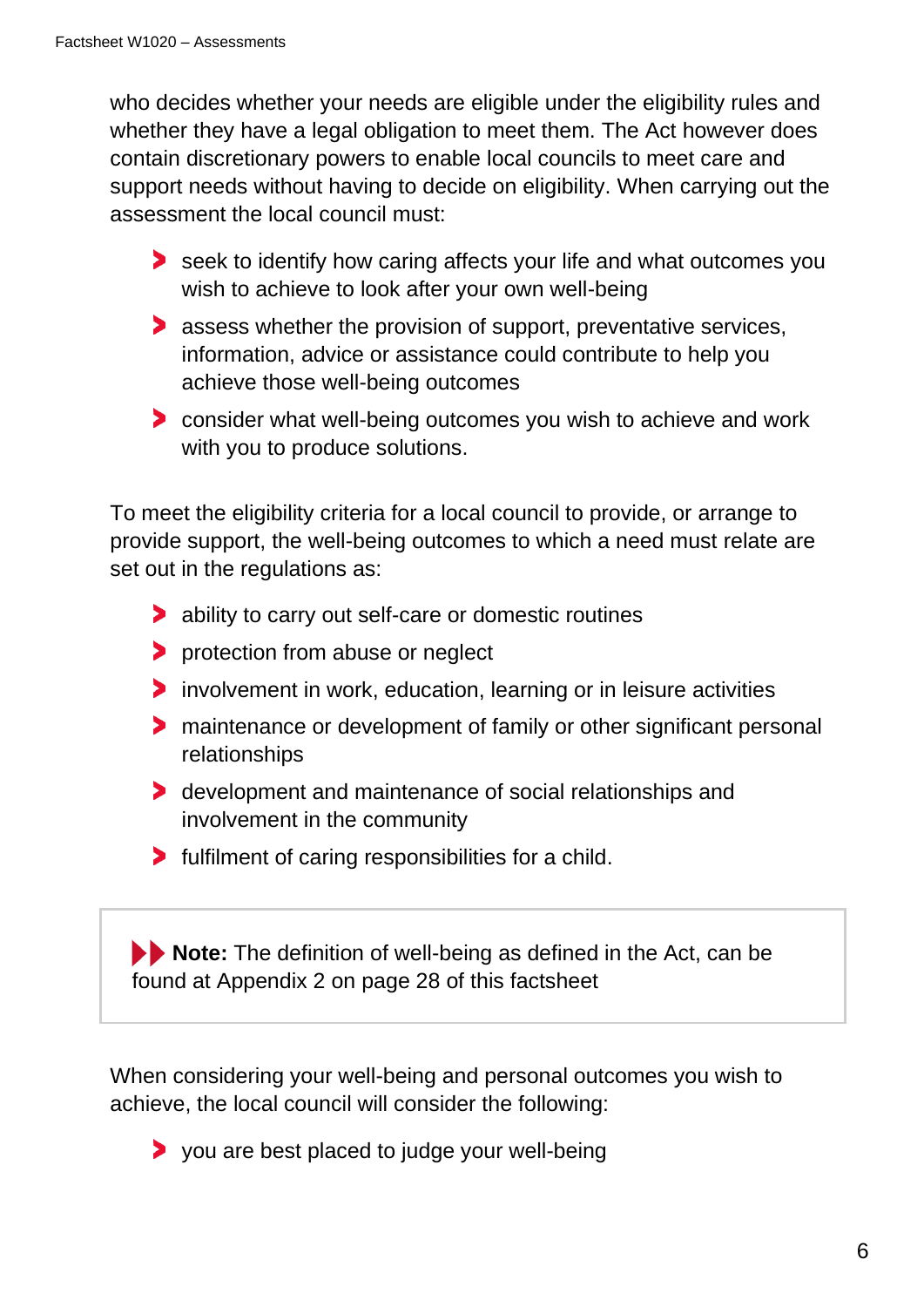- your views, wishes, feelings and beliefs should be taken into account
- he importance of reducing existing needs, and preventing or delaying the development of needs
- decisions should be based on your circumstances, not assumptions about you
- you should be able to participate as fully as possible in decisionmaking
- the needs of the carer and cared for person need to be balanced
- $\blacktriangleright$  the need to protect people from abuse and neglect
- **any restrictions on rights or freedoms should be kept to the** minimum possible.

The regulations state that you will meet the eligibility criteria if you cannot meet your need:

- > alone
- with the support of others who are willing to provide that support, or
- with the assistance of services in the community to which the adult has access; and
- the adult is unlikely to achieve their personal outcomes unless the local council provides or arranges care and support to meet the need.

This would suggest, for example, that if your needs could be met by community resources then they are not eligible needs. To ensure you get the help you need explain when this is not the case – for example if a gym membership would help you but you cannot afford it without financial support from the council, then make sure it is recorded and written into the support plan so it is clearly an eligible need.

### What help you might get

#### **Information and advice**

The local council must provide an information, advice and assistance service. Everyone, including those whose needs are considered not to be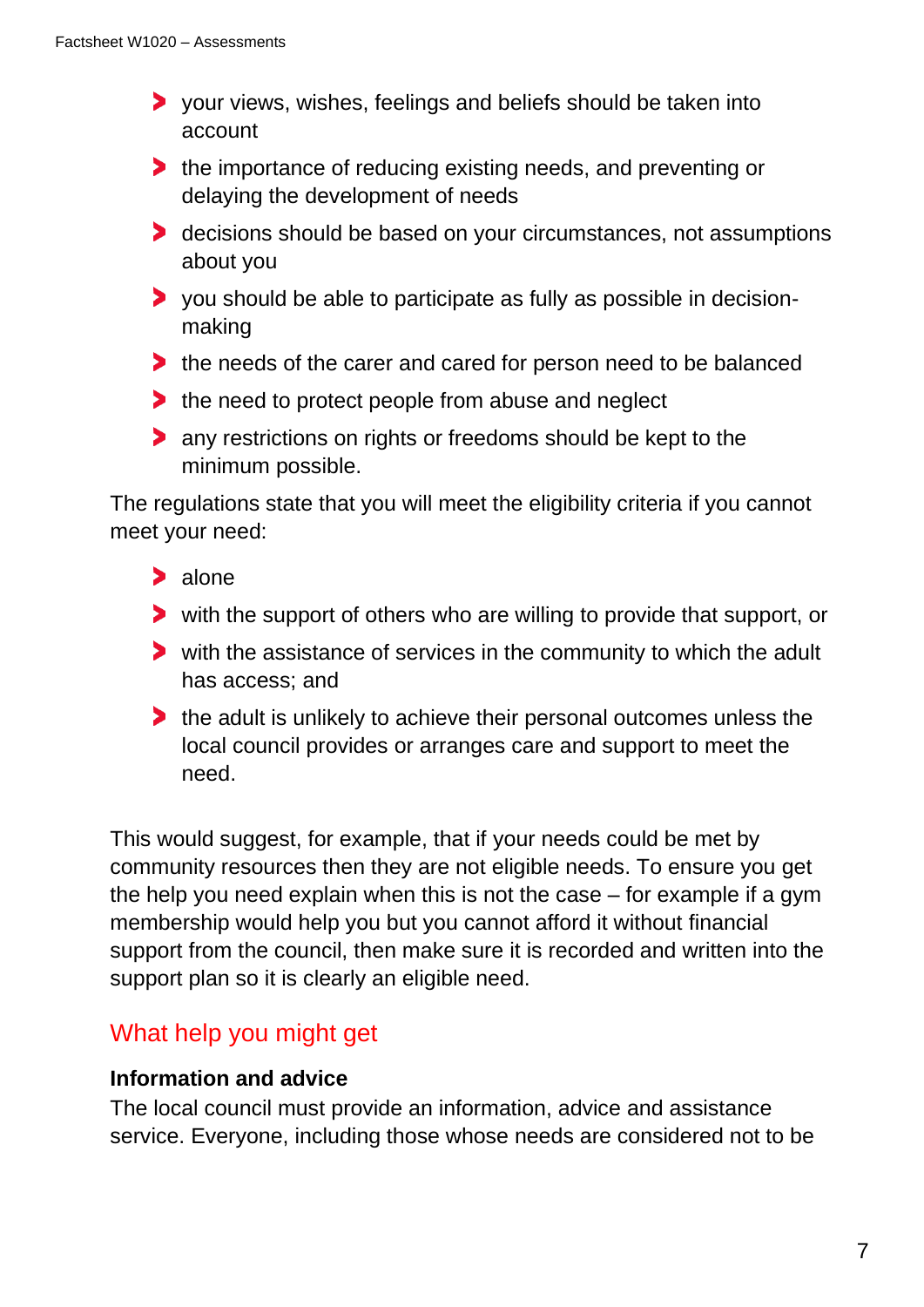eligible for support should receive information and advice from the local council on the following:

- **advice on how to access care and support**
- care providers and services that are available in your local area
- how to get financial advice
- how to access services that could delay or prevent your needs from increasing
- how to raise concerns about the well-being of an adult who has needs for care and support or a carer who needs support
- the outcome of the contact, and what, if any, action will be taken and by whom.

If at this stage, it is deemed that you are not eligible for support, you may only receive information and advice from your local council. The information and advice should be local to where you live and could, for example, be guidance about a local carers' support service. You do not need to have any type of assessment to access information as this should be freely available from your local council.

### **Support Plan**

If your local council decides that your needs are eligible, then providing that you want them to, they have a legal obligation to meet these needs. The local council can provide the services themselves or arrange services through other organisations. Alternatively, you can request to receive direct payments to buy in your own package of support to meet your eligible needs. A support plan must be drawn up detailing how these needs will be met and a copy must be offered to you.

Your local council may or may not charge you for services. If they do, they must carry out a financial assessment to decide whether you have to make a financial contribution and if so, how much you will be expected to contribute. If the help you are offered is free, then the local council do not have to do a financial assessment.

Your support plan must contain a description of:

> your eligible needs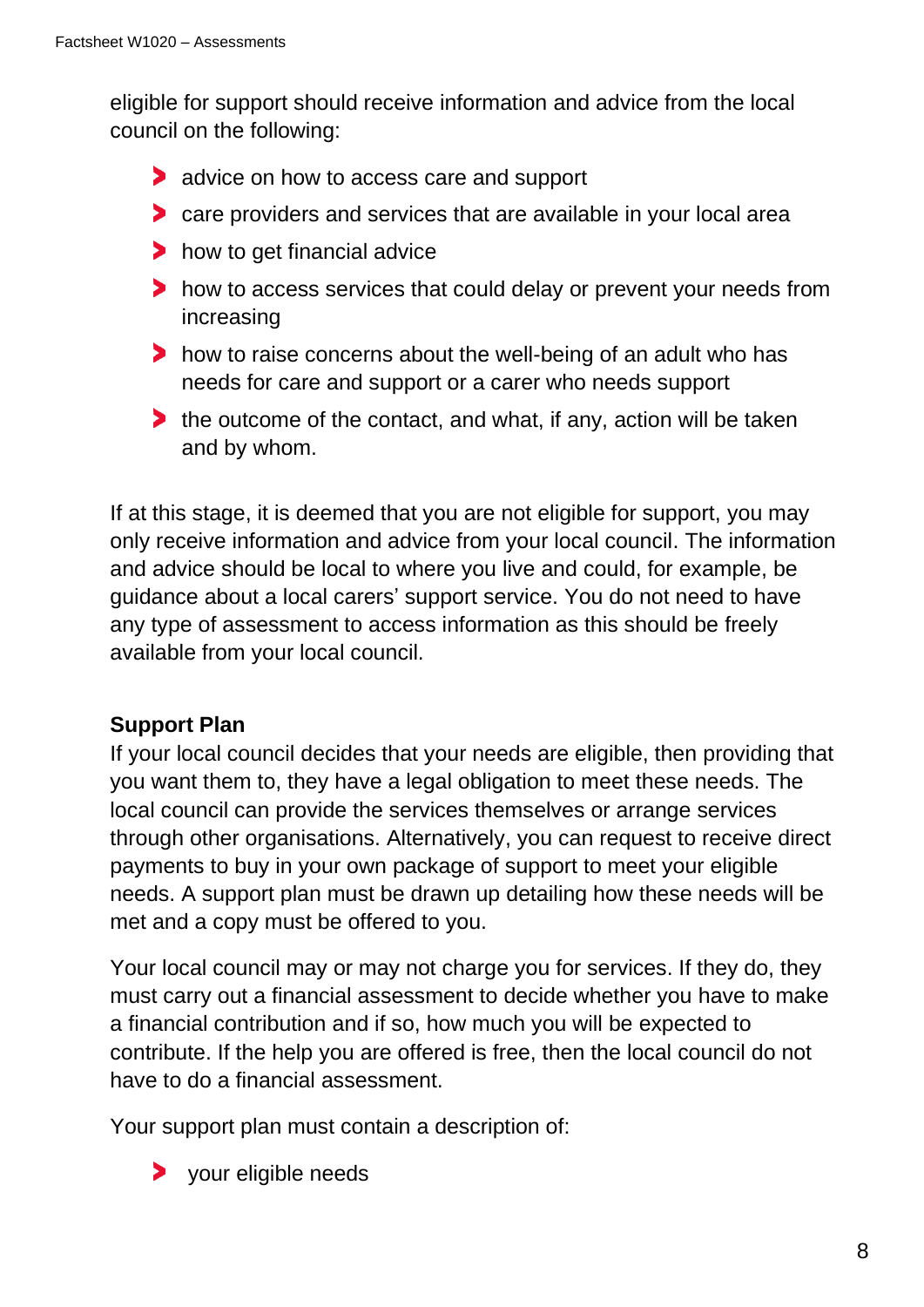- the personal outcomes you wish to achieve
- the actions to be taken by the local council or other organisations or people to help you achieve your personal outcomes or meet your eligible needs
- **Examplements for monitoring the extent to which the personal** outcomes have been achieved
- **Following 2** arrangements to review the support plan. This must be agreed at the start of the plan and at each subsequent review.

### **Some examples of the kind of help that could be available for you as a carer if you are eligible for support:**

- help getting around, taxi fares, driving lessons, repairs and insurance
- **the costs for a car where transport is crucial**
- **technology to support you. For example: a mobile phone or a** computer where it is not possible to access computer services from a local library
- help with housework or gardening
- help to relieve stress, improve health and promote well-being such as gym membership.

### **Some examples of the kind of help that could be available to the person you care for in order to help you as a carer:**

- changes to the disabled person's home to make it more suitable equipment such as a hoist or grab rail
- **a** care worker to help provide personal care at home
- **a** temporary stay in residential care/respite care
- **The meals delivered to the disabled person's home**
- > a place at a day centre
- assistance with travel, for example to get to a day centre
- **>** laundry services
- **P** replacement care so you can have a break.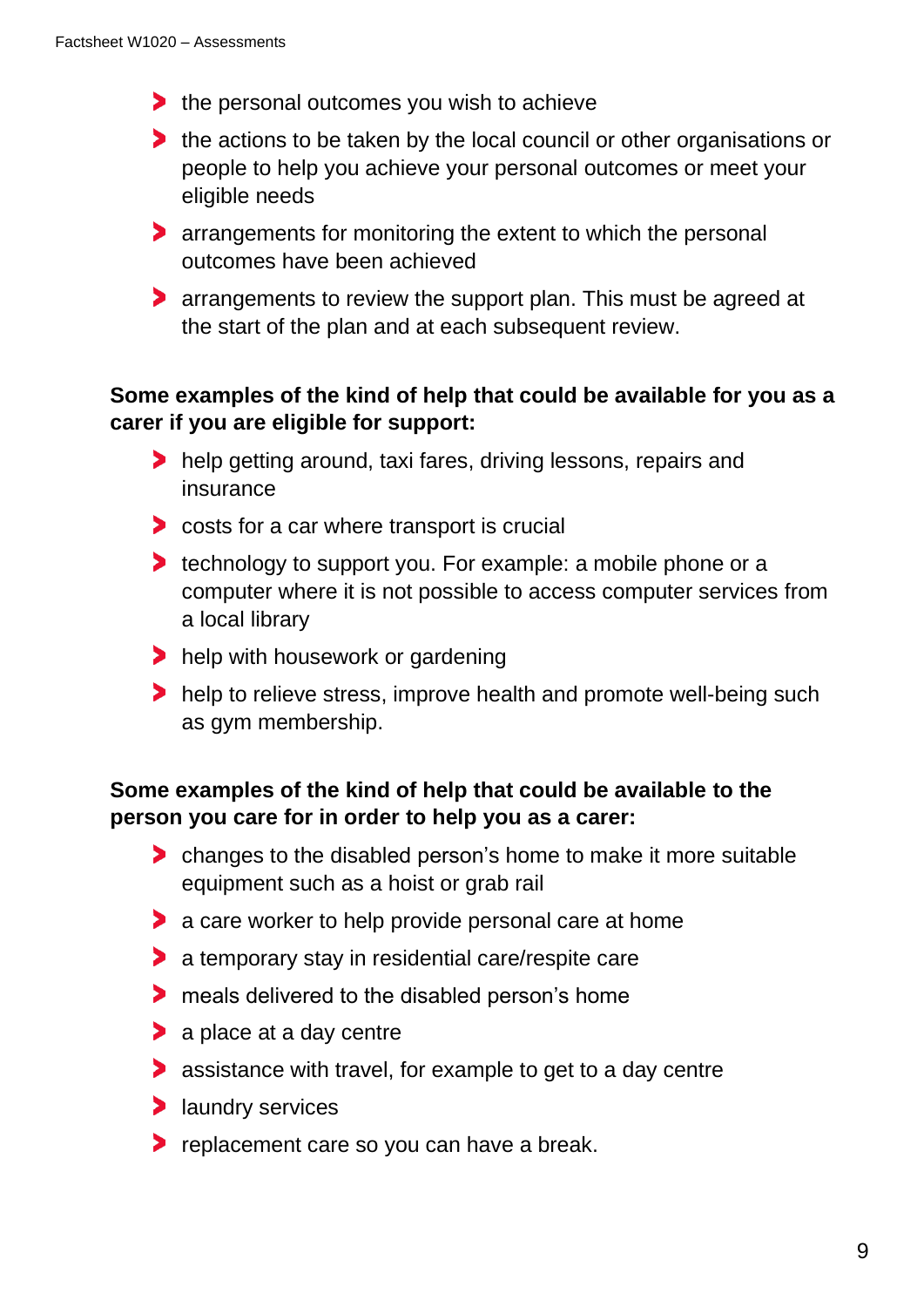### The whole approach

If the adult or child you care for has their own needs for care and support then the local council is under a duty to carry out an assessment where it appears that they may have a need.

If the person you care for receives an assessment then local councils can combine the assessment of the person you care for with your own assessment so they are linked and complementary. This should only be done with your permission. The only exception to this relates to children under the age of 16 where an assessment can be combined if the council is satisfied that combining the needs assessment would be consistent with the child's well-being and the council considers that it would be beneficial.

# **For adults who need care and support**

### What is a needs assessment?

A needs assessment is for adults (18 years and over) who may need help because of a disability, ill health or old age. It must look at a person's physical, mental and emotional needs, with a clear duty on the local council to consider the following:

- $\blacktriangleright$  the person's needs and how that impacts on their care
- **the things that matter to the person, for instance, a need for help** with getting dressed or support to get to work
- the person's choices and goals, for example if they wish to take up a new activity or maintain relationships, and preferences for their day-to-day care
- he types of services, information, advice, facilities and resources which will prevent or delay further needs from developing, helping the person stay well for longer (for example, the local council may offer the person a period of reablement to reduce needs and regain skills, before completing the assessment)
- he needs of the family of the person being assessed.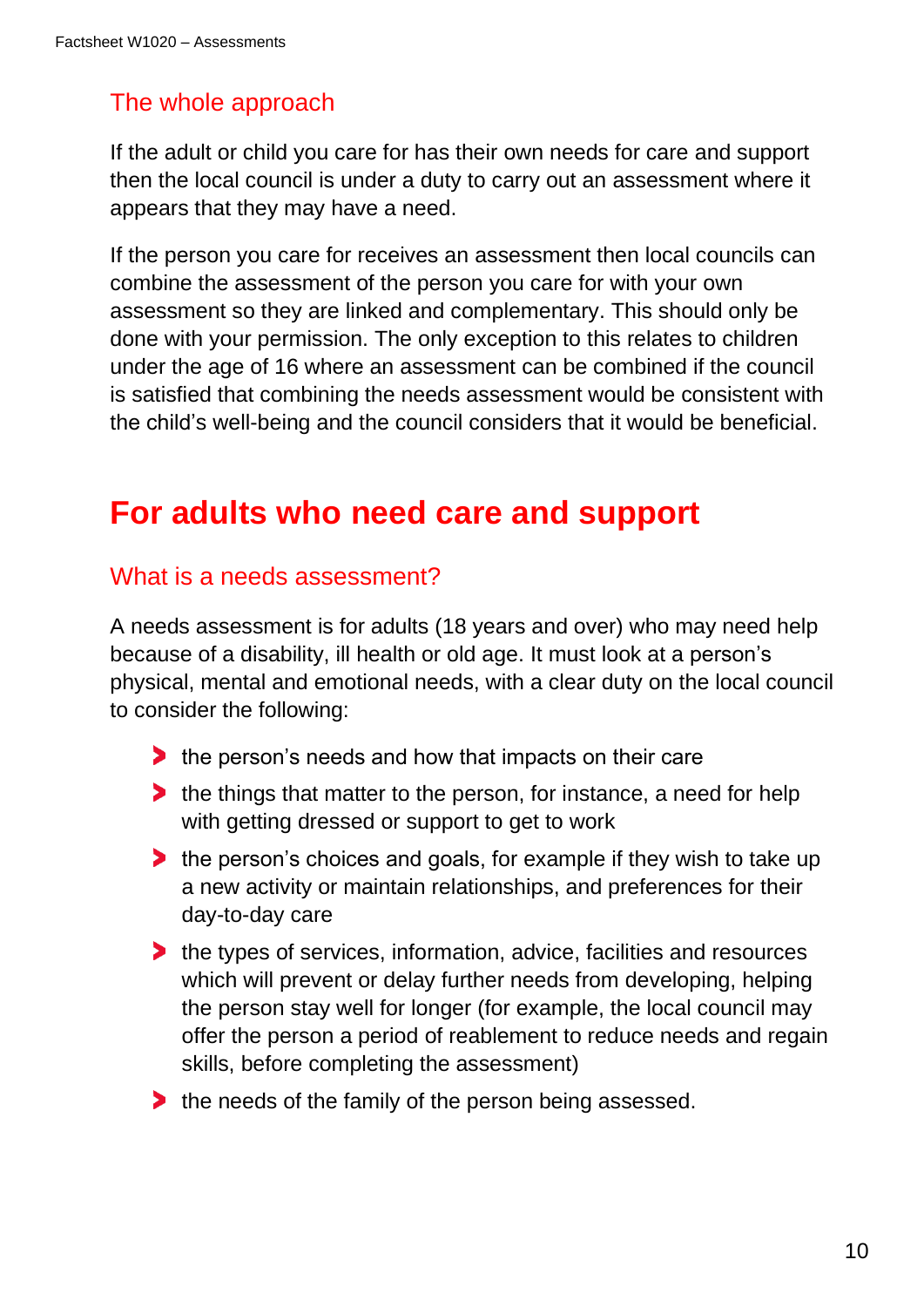# **When should an adult receive a needs assessment?**

The duty for local councils to assess an adult with care and support needs is triggered by the appearance of need, and must be carried out regardless of the 'level' of those needs or the person's financial resources. This is called a needs assessment. Even if you as the carer are providing all the care the person needs, they are still entitled to an assessment. As a carer you are entitled to be involved in the assessment if the person you care for wishes you to be.

Where it appears to a local council that an adult may have needs for care and support the council is under a duty to make an assessment regardless of the local council's view of the level of need for care and support or the level of financial resources that may be available to the adult.

# **How do you prepare for a needs assessment?**

In preparation for the assessment, it is useful for you and the person you care for to take some time to think about their physical, mental and emotional needs, including their goals, wishes and preferences. The local council must also consider the person's well-being needs which are defined in Appendix 2 of this factsheet.

# **How is a needs assessment carried out?**

If the person you care for has not been offered an assessment, you should contact your local council by phone, in writing or online, and ask for one.

The assessment meeting will normally be carried out face to face, usually by a social worker or another trained professional. The meeting should be carried out in a convenient and private place, usually at the cared for person's home. If it helps, they can have a family member, a friend or a support worker from a local advice agency with them.

Assessments can be done over the phone or online, but this should only happen if they agree. If they can easily express their needs over the phone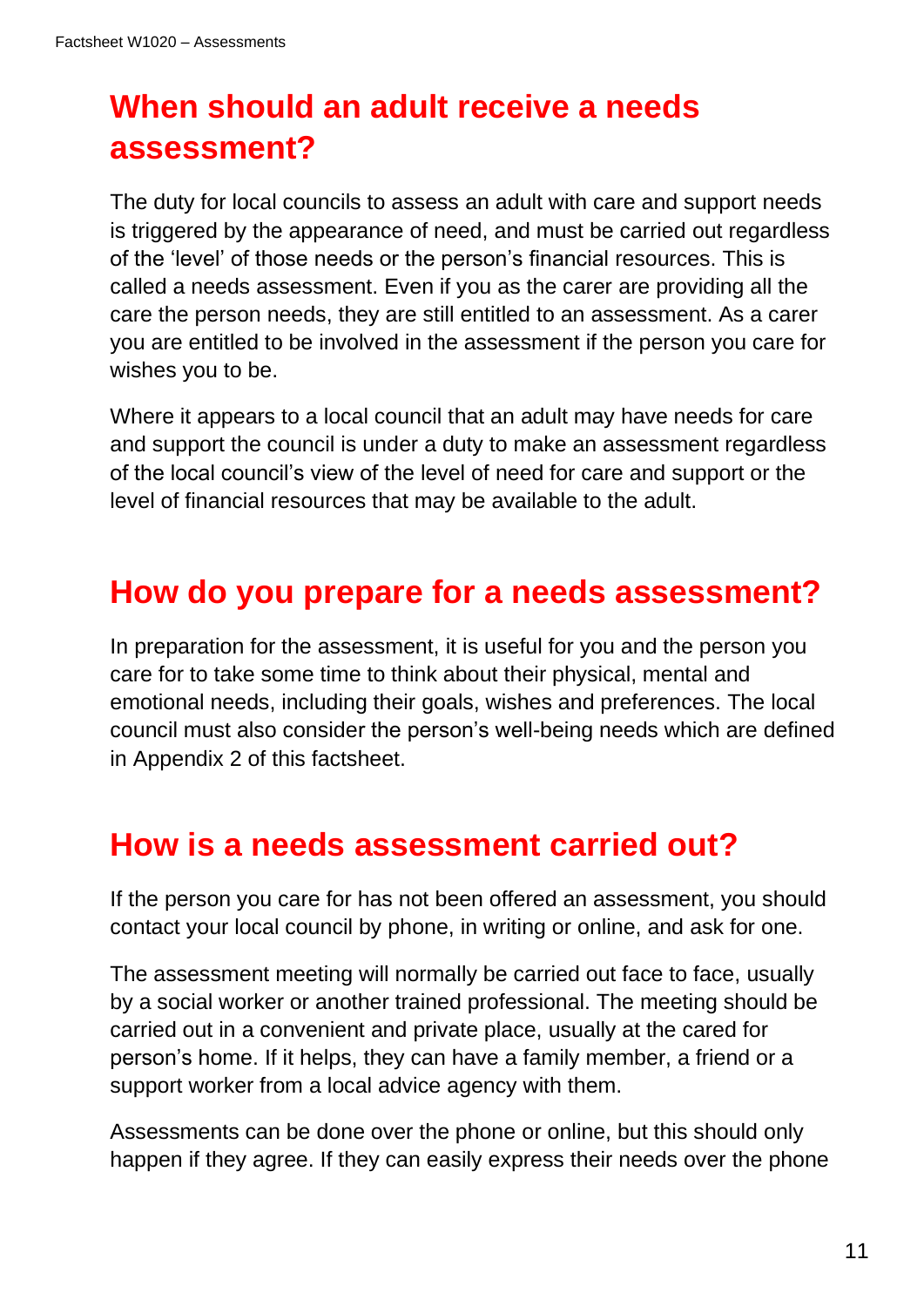or online, then this method may be the right one for them. Online or telephone assessments are unlikely to ever be appropriate for people who lack capacity or have difficulties with communication.

In some areas, social services ask local organisations to carry out the assessment, but arrangements should still be made through social services. The local council should explain who will carry out the assessment, and the assessor should be trained. Where particularly complex needs are involved, an assessor with specialist expertise or knowledge should be involved.

If the adult agrees and has capacity, they may also carry out a selfassessment. The local council will still be involved to help support the process, and to be satisfied that the person has identified all of their needs. The law says that local councils should apply an appropriate approach to enable the person being assessed to have their needs and wishes heard, such as to allow as much contact with the local council as they need.

### Independent advocate

The council must provide the person you care for with an independent advocate to assist them in the assessment process (and after) if:

- without support they would have 'substantial difficulty' in communicating their wishes, or understanding, retaining and assessing information during the assessment and
- **there is no other appropriate person who is able and willing to help** them.

### How will the local council decide if the adult I am caring for is eligible for their support?

The Social Services and Well-being (Wales) Act 2014 introduces national rules for deciding who is eligible for care and support. It will still be for local councils to make the decision about whether or not the adult's needs meet the rules and so can be considered as having what the law calls eligible needs.

In carrying out a needs assessment, the local council must: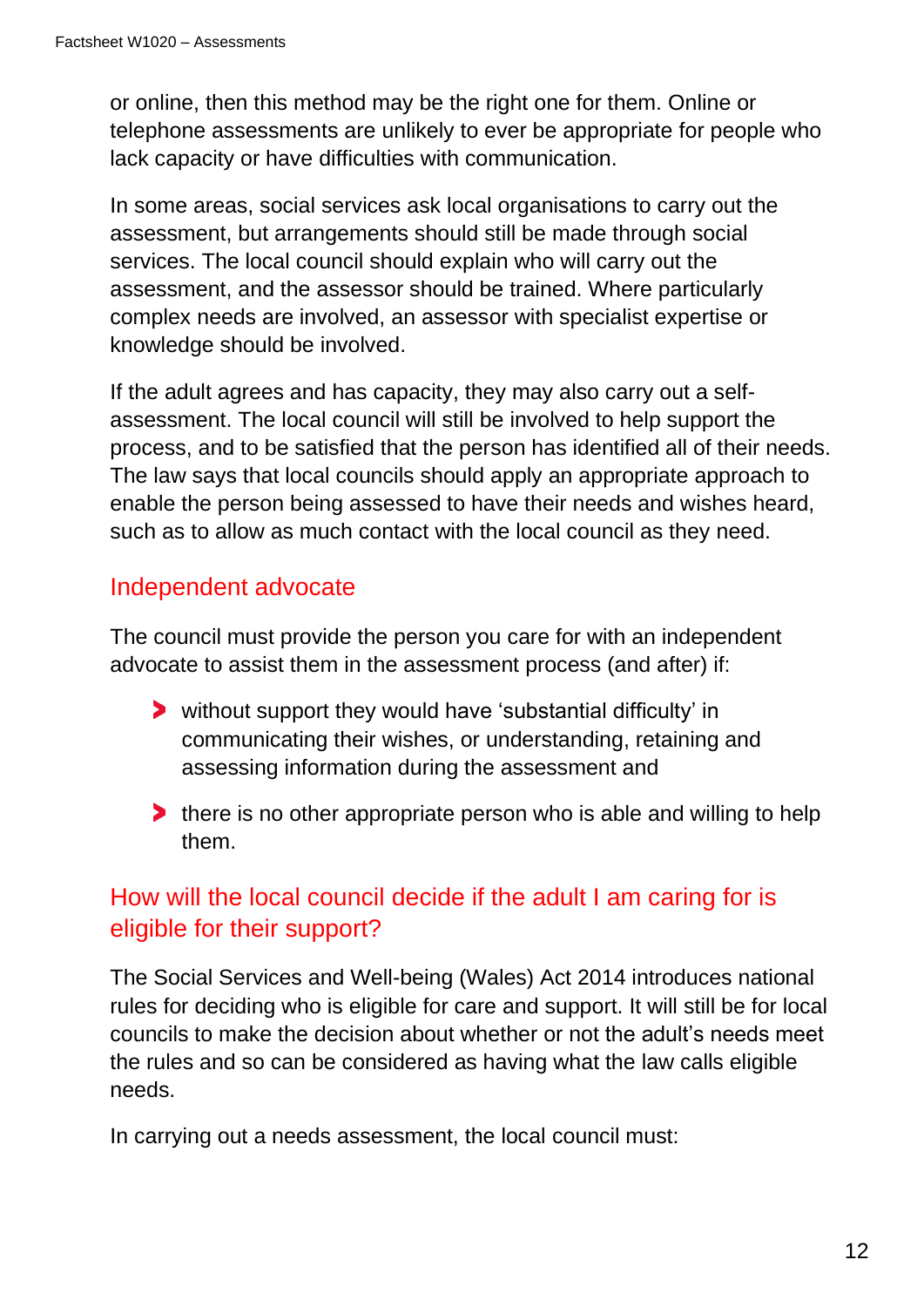- seek to identify the outcomes that the adult wishes to achieve in day-to-day life
- assess whether, and if so, to what extent the provision of (i) care and support; (ii) preventative services or (iii) information, advice or assistance could contribute to the achievement of those outcomes or otherwise meet needs identified by the assessment, and
- **assess whether, and if so, to what extent, other matters could** contribute to the achievement of those outcomes or otherwise meet those needs.

The assessment must involve the adult, and where feasible, the adult's carer if the person consents. The care and support needs of the person you care for have to be as a result of a physical or mental condition. This can include physical, mental, sensory, learning or cognitive disabilities or illnesses, substance misuse or brain injury. There is no need for a formal diagnosis.

To meet the eligibility criteria for a local council to provide, or arrange to provide care and support, the well-being outcomes to which a need must relate are set out in the regulations as:

- ability to carry out self-care or domestic routines
- **P** protection from abuse or neglect
- involvement in work, education, learning or in leisure activities
- **The intenance or development of family or other significant personal** relationships
- development and maintenance of social relationships and involvement in the community; or
- **Fulfilment of caring responsibilities for a child.**

In considering whether or not they can achieve the above outcomes, the law states that the council must take into account any difficulties they have. They will be considered unable to achieve the outcome if they are not able to meet the need, either:

### > alone

with the support of others who are willing to provide that support, or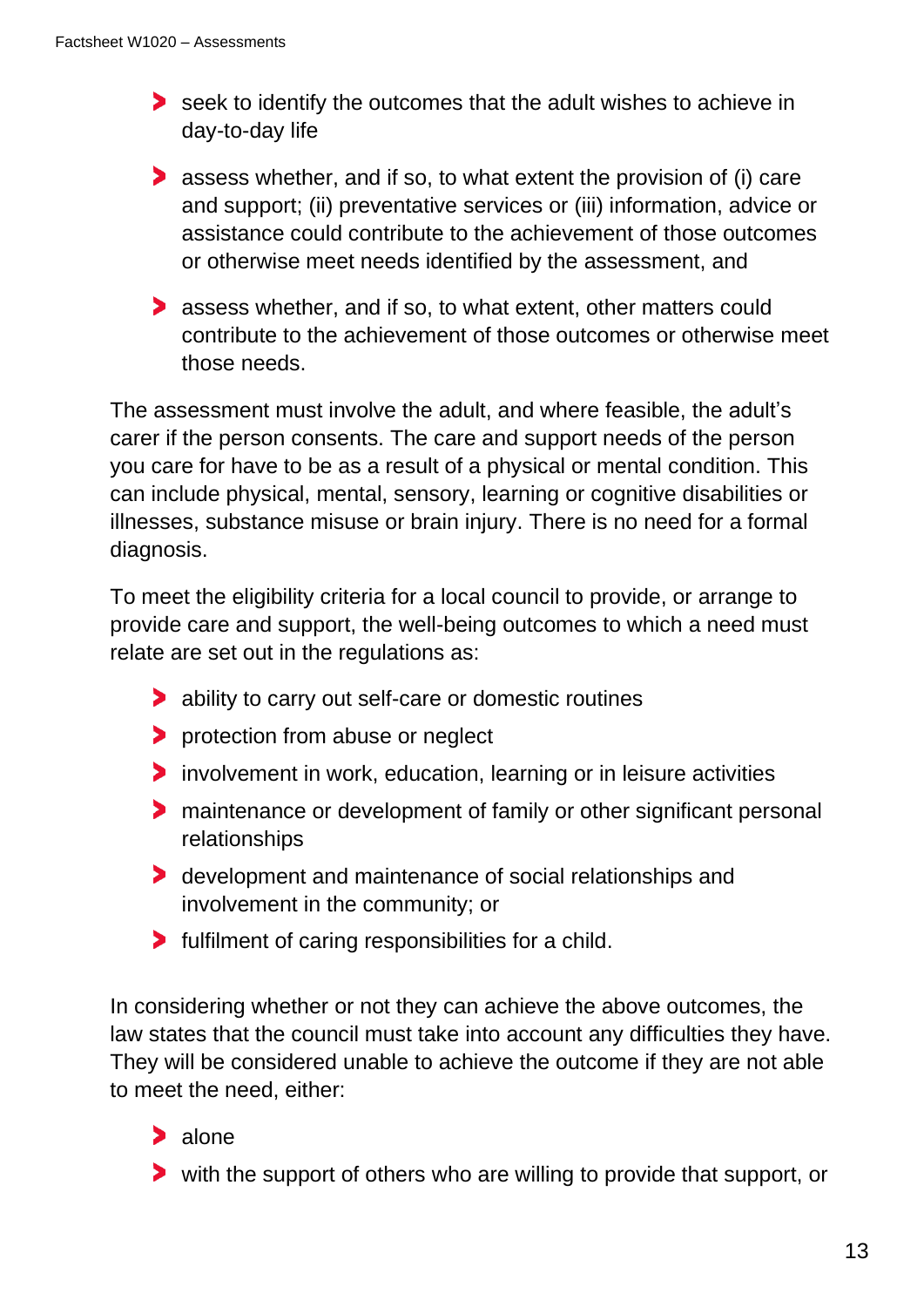- with the assistance of services in the community to which the adult has access; and
- the adult is unlikely to achieve their personal outcomes unless the local council provides or arranges care and support to meet the need.

This would suggest that any need met by a carer is not an eligible need. It is therefore important that you make it very clear what specific needs you are willing and able to meet so that these can be written into the care plan.

The Code of Practice that accompanies the Act states that everyone is entitled to have a needs assessment where there appears to be a need for care and support – even if that care and support is being met by a carer. The needs of the person you care for should be recorded so that the local council is able to respond appropriately and quickly where the carer becomes unable or unwilling to meet some or all of the identified care and support needs.

### What help they might get after a decision about their needs

### **Information and advice**

Everyone, including adults whose needs are considered not to be eligible for support, must receive information and advice from the local council on all of the following:

- details of the needs that have been identified
- how to access care and support
- the care providers and services they can choose from their locality
- how to obtain financial advice
- how to raise concerns about safeguarding, ie what to do if there are concerns that a vulnerable person is at risk of harm or neglect
- how to access preventative services that could delay or prevent their needs from increasing.

### **Care and support plan**

If your local council decides that the adult you care for has eligible needs, then providing they want them to, the local council must draw up a care plan detailing how these needs will be met and must offer them a copy.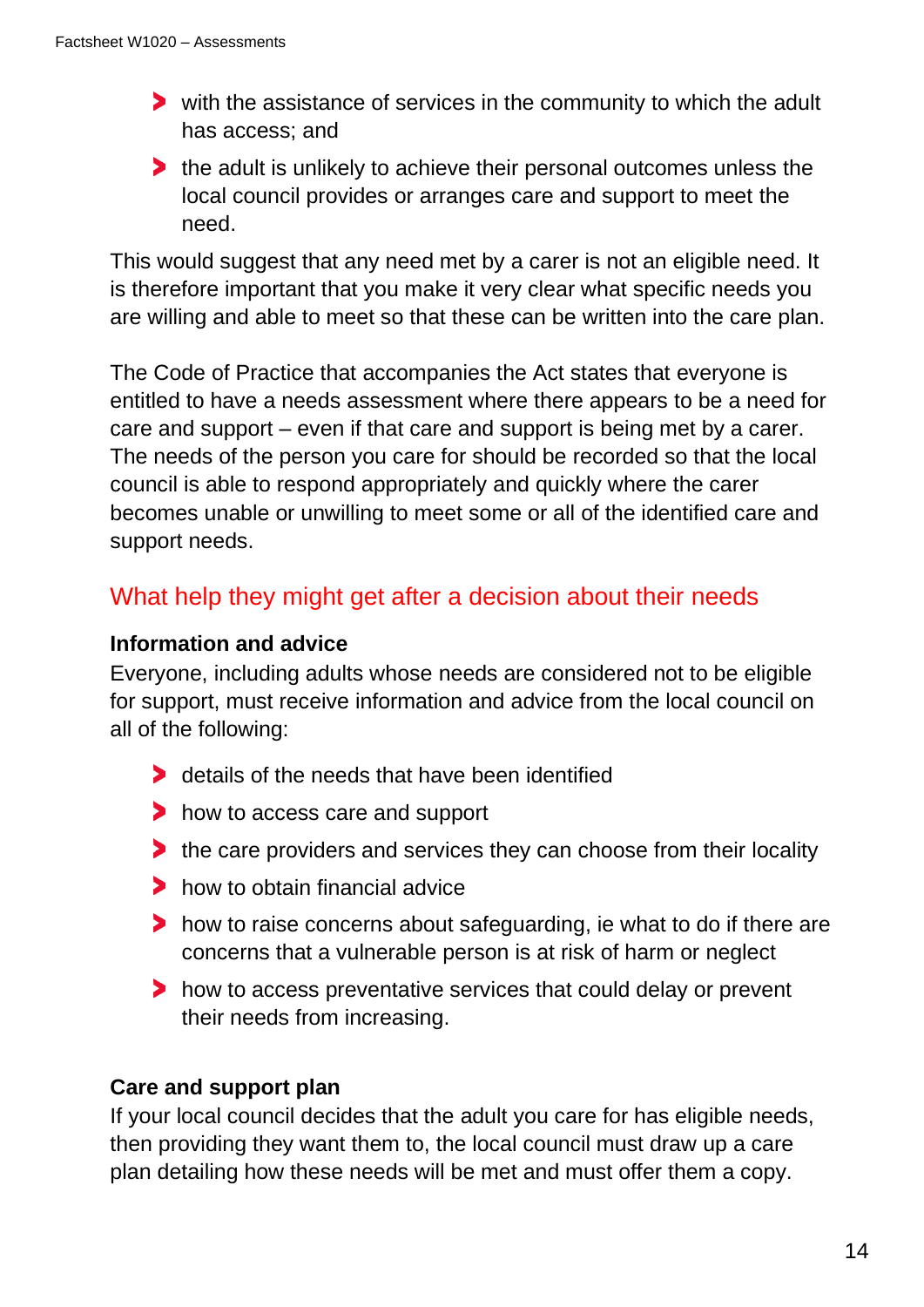If the eligible needs of the adult you care for are already being met in some way (eg, by you as a carer), then the local council do not have to meet them but the guidance is clear that they should still be recorded in the care plan. This is so that the local council is able to respond appropriately and quickly where you may be unable or unwilling to meet some of the needs identified.

At the point that you are unwilling or unable to carry on meeting a care need, this will constitute a significant change in circumstances for the adult you care for and will result in the local council having to undertake a reassessment of the adult's needs for care and support.

As a carer you are entitled to be involved in this process if the person you care for agrees. The council cannot lawfully assume that you are able or willing to meet the adult's needs. Therefore, it is important for you to be clear about the level of care you are willing and able to provide.

If the eligible needs of the adult you care for are not already being met in some way then providing they want them to, the local council have a legal obligation to meet these needs. The local council can provide services themselves, or arrange services through another organisation. Alternatively, the person you care for can request direct payments, which are payments that enable them to buy services to meet their eligible needs.

Unless it is a service that the local council provides free of charge, they must carry out a financial assessment to work out whether the adult you care for has to make a contribution and if so, how much. In Wales, at present the maximum amount that they can be charged for non-residential social care is currently £100 per week (2022/2023).

The care plan must include a description of:

- he person's eligible needs
- he personal outcomes
- the actions to be taken by the local council and the actions to be taken by other persons to help the person achieve the personal outcomes or to otherwise meet their eligible needs
- the arrangements for monitoring the extent to which the personal outcomes have been achieved and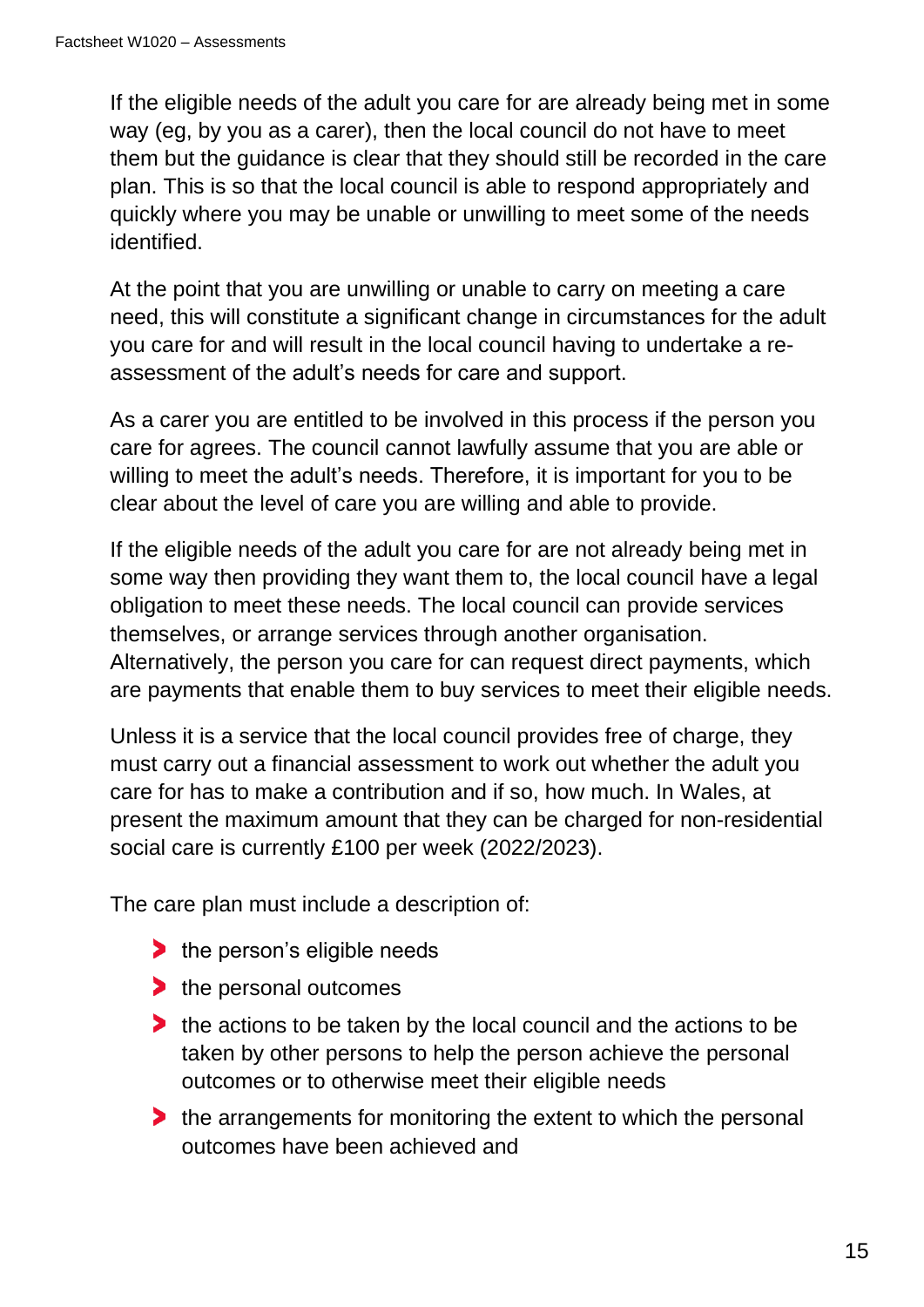the arrangements for the review of the plan. This date must be agreed at the start of the care and support plan and each subsequent review.

Some examples of the kind of help that could be available to the person you care for:

- changes to the disabled person's home to make it more suitable
- **D** equipment such as a hoist or grab rail
- **a** care worker to help provide personal care at home
- a temporary stay in residential care/respite care
- **The meals delivered to the disabled person's home**
- **a** place at a day centre
- **assistance with travel, for example to get to a day centre**
- **a** laundry services
- **P** replacement care so you can have a break.

### The whole approach

Councils are encouraged to consider combining the assessments of people within the same family, for example those of the carer and cared for, so that the assessments are linked and complementary. Similarly, assessments can sometimes be carried out jointly with another agency, such as the NHS, to ensure that all the professionals involved in a person's care are talking to each other when decisions about care are being made.

There is a specific responsibility that where a disabled adult is being cared for, and it appears a child is involved in that care, then the local council has a duty to:

- consider the impact on the child of the disabled adult's needs in particular, the impact on the child's wellbeing, welfare, education and development
- **If** identify whether the child is having to perform tasks which are inappropriate, given all the circumstances.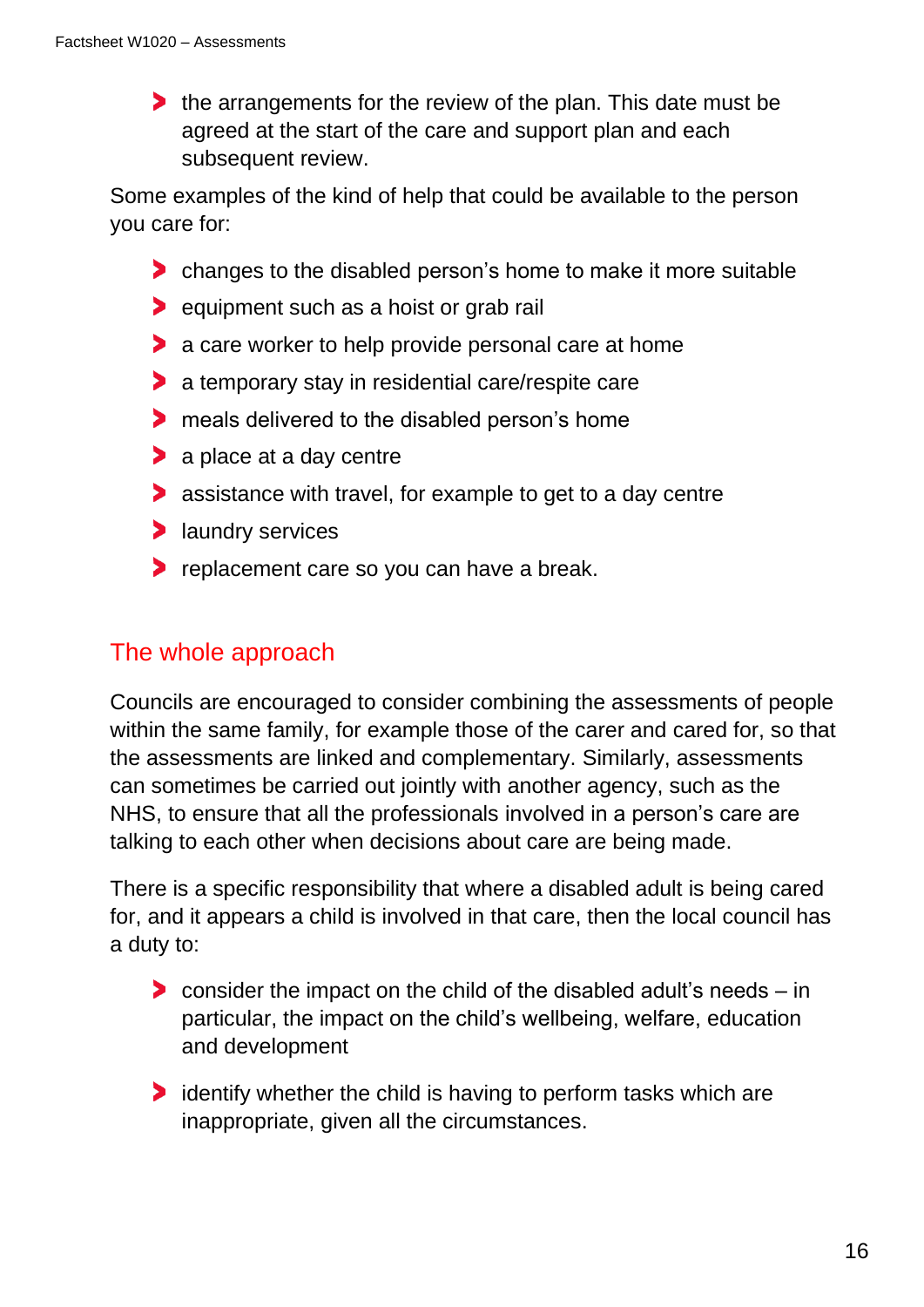# **For young carers**

Young carers are children under 18 with caring responsibilities. They are assessed under the Social Services and Well-being Wales Act. There are special provisions for people under 18.

Assessment is the first stage in helping a child and their family. There are particular considerations that apply to the needs of children. The assessment must take into account the developmental needs of the child, and any other circumstances that will affect a child's well-being. This could include circumstances where the child's parents have been assessed as having needs for care and support. In addition to focussing on the outcomes the child wishes to achieve in their daily life, the assessment must seek to identify the outcomes that those with the parental responsibility wish to achieve.

There must be an assessment of the extent to which the provision of care and support, preventative services and/or the provision of information, advice and assistance could contribute to those outcomes.

The assessment process for children will continue the requirement that the practitioners gather evidence by the three domains from the Framework for Assessment of Children in Need and their Families to inform where necessary the care and support plan. Refusal of assessment must be overridden where such a refusal would be inconsistent with a child's wellbeing.

**Note:** The definition of well-being as defined in the Act, can be found at Appendix 2 on page 28 of this factsheet

### **For parent carers of disabled children**

A parent carer is someone over 18 who provides care for a disabled child (under 18) for whom they have parental responsibility. The Social Services and Well-being (Wales) Act requires local councils to assess parent carers on the appearance of need or where an assessment is requested by the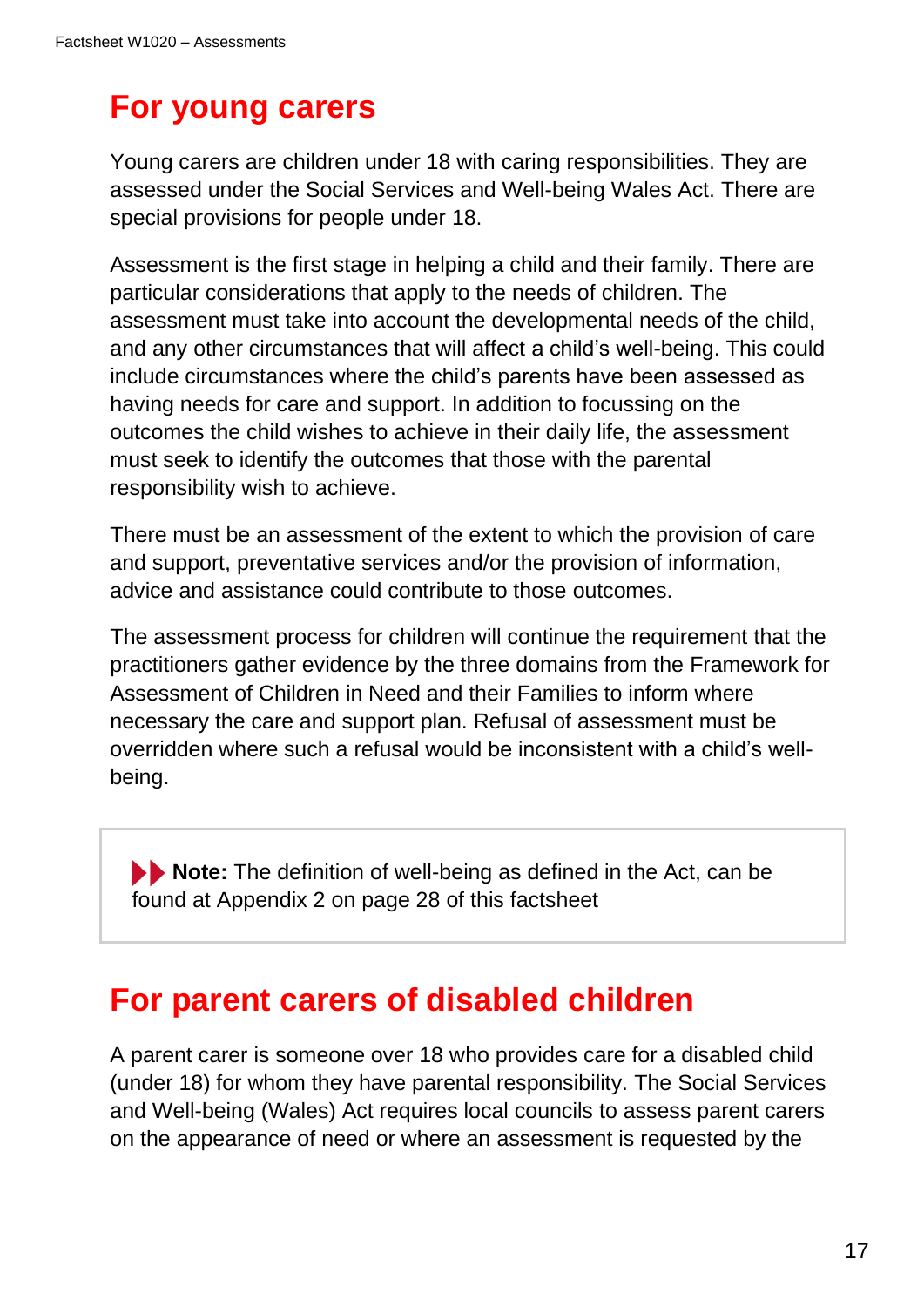parent. This assessment can be combined with one for the disabled child, and could be carried out by the same person at the same time.

The local council must also be satisfied that the child and their family come within the scope of the Social Services and Well-being (Wales) Act.

The local council must then assess:

- whether a parent carer has needs for support and what those needs are
- whether it is appropriate for the parent to provide, or continue to provide, care for the disabled child, in the light of the parent's needs for support, other needs and wishes.

Parent carers' needs assessment must also consider:

- $\blacktriangleright$  the wellbeing of the parent carer
- the need to safeguard and promote the welfare of the child cared for, and any other child for whom the parent carer has parental responsibility.

# **For children who need care and support**

### What is a needs assessment for a child?

The Social Services and Well-being (Wales) Act repealed Part III of the Children Act 1989. The duties on local councils and others towards children who are in need of care and support is now contained within the Act. The 1989 Act used 'welfare of the child' the 2014 Act uses 'well-being' which is defined Appendix 2 at the end of this factsheet.

In relation to a child, this includes:

- physical, intellectual, emotional, social and behavioural development
- 'welfare' as that word is interpreted for the purposes of the Children Act 1989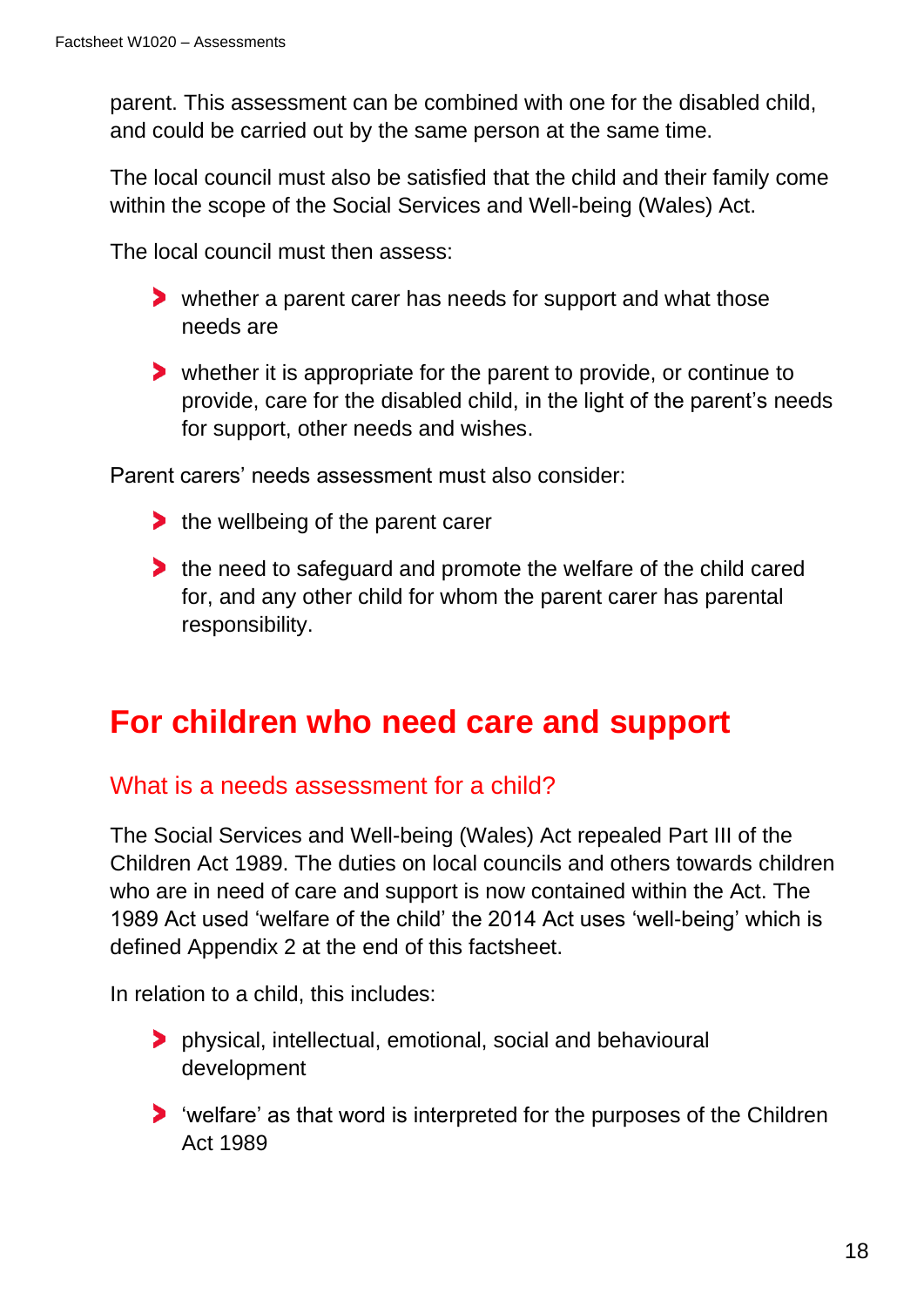### When should a child receive a needs assessment?

Where it appears to a local council that a child needs care and support in addition to, or instead of the care and support provided by the child's family, the council is under a duty to assess:

- whether the child does need care and support of that kind, and
- If the child does, what those needs are.

The duty applies regardless of the amount or type of support needed, or the financial means of the child or any person with parental responsibility for the child.

The assessment is the first stage in helping a child and his or her family and carers. The assessment must take into account the developmental needs of the child, and any other circumstances affecting the child's wellbeing. In addition to focusing on the outcomes the child wishes to achieve, the assessment must also seek to identify the outcomes that those with parental responsibility wish to achieve.

A local council may combine an adult's or a children's assessment and a carer's needs assessment if it considers it would be beneficial to do so and if the carer and the cared for person (or person with parental responsibility, in the case of a child) agree.

The local council must make a written record of the assessment and offer to give a copy of the assessment to the child or any person with parental responsibility or any person authorised to act on behalf of the child unless doing so would be inconsistent with the child's well-being.

The assessment considers all the help that the child may need, the needs of any other children in the family and the help that may be needed to care for the disabled child. This assessment can be combined with the parent carer's needs assessment, or an assessment of the child's educational needs.

### How do you arrange a needs assessment?

You can request an assessment by contacting or writing to your local council. Explain that your child is disabled or a child in need and you want an assessment of the needs of your child and your family to be carried out.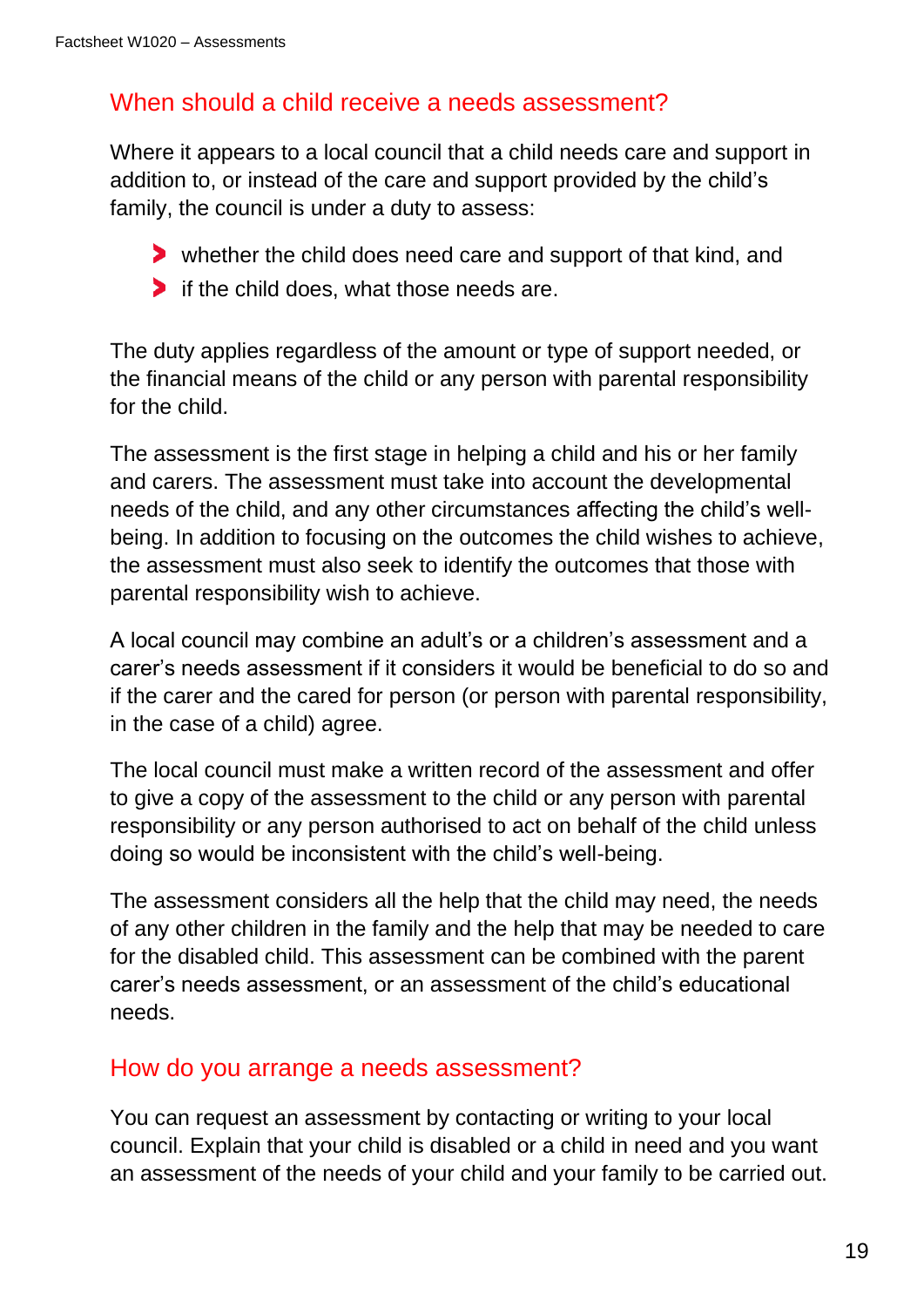You should describe your child's impairment, and (if you have one), you could provide a copy of any diagnosis of your child's disability. Describe what difficulties you are having and the type of help you would like. The assessment will normally be carried out by a social worker at a visit to the home of your child, but other agencies may also be involved, such as health and education.

### What will the assessment involve?

The assessment will involve gathering information (which will include talking to you, your child and other key people in your child's life); assessing this information and deciding whether any of your child's or family's needs are eligible for support services from the local council and ensuring that this support is then put in place.

### How should I prepare for the assessment?

These suggestions may be useful to help you prepare for the assessment:

- Get together a file with all the relevant information about your child, such as letters, medical reports, notes etc. from GPs and professionals involved. Evidence can also come from letters /statements from family members, friends, other professionals or anyone who knows your situation.
- If you think that it would help, you could arrange for someone to support you at the assessment, such as an advocate or a professional.
- Take time to think about what you want to say, for example, about your child's needs, the impact the caring role has on you and your family and the outcome you are hoping for from the assessment.
- Think about any risks you, your disabled child and any other family member may experience if help is not provided.
- Keep notes of the assessment meeting that you think will be helpful such as any decisions agreed.

### What support might my child be entitled to?

Examples of the types of services include: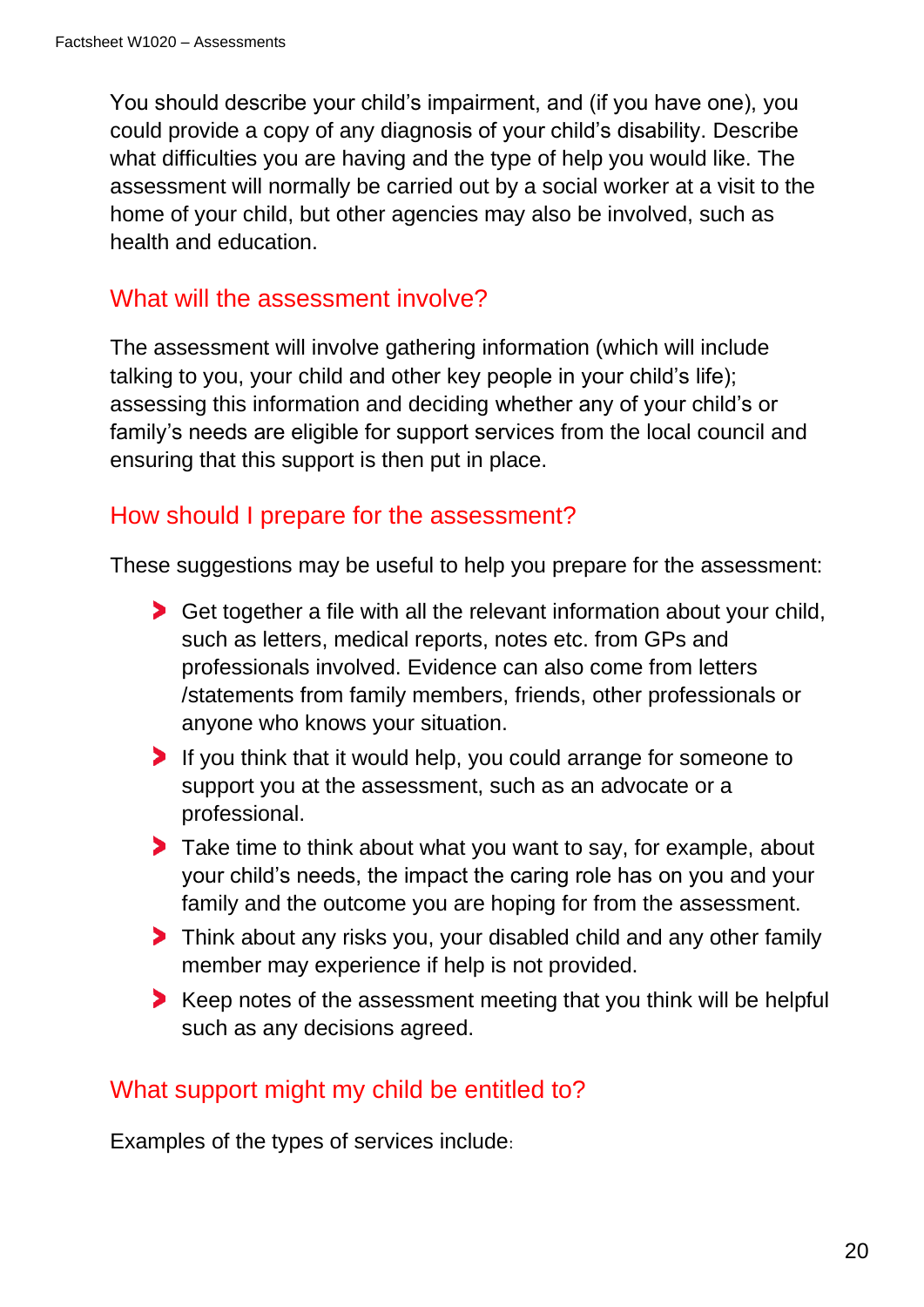- **P** practical assistance in and around your home such as home help, personal care, equipment or a sitting service
- services based outside the home such as an after-school club or holiday play scheme
- If travel and other social care assistance to enable your child to take part in recreational activities or education
- home adaptations and facilities
- holidays
- **temporary short break or respite care or the provision of** accommodation on a longer-term basis.

The local council can also provide services that can help the family, and help you as a carer.

### Charging for care and support services to a child

A local council cannot charge for care and support to a child.

### For people in transition to adulthood

The transition from child to adult constitutes a significant change in circumstances and so creates a right to re-assessment of needs.

# **Moving areas**

### When the person you care for moves to another local council area within Wales

If the person you care for is receiving services or support through a care and support plan and has informed the local council that they will be moving to another area in Wales, then that council (the sending council) must notify the second council (the receiving council).

The information contained in the assessment and the care and support plan of the sending council must be made immediately available to the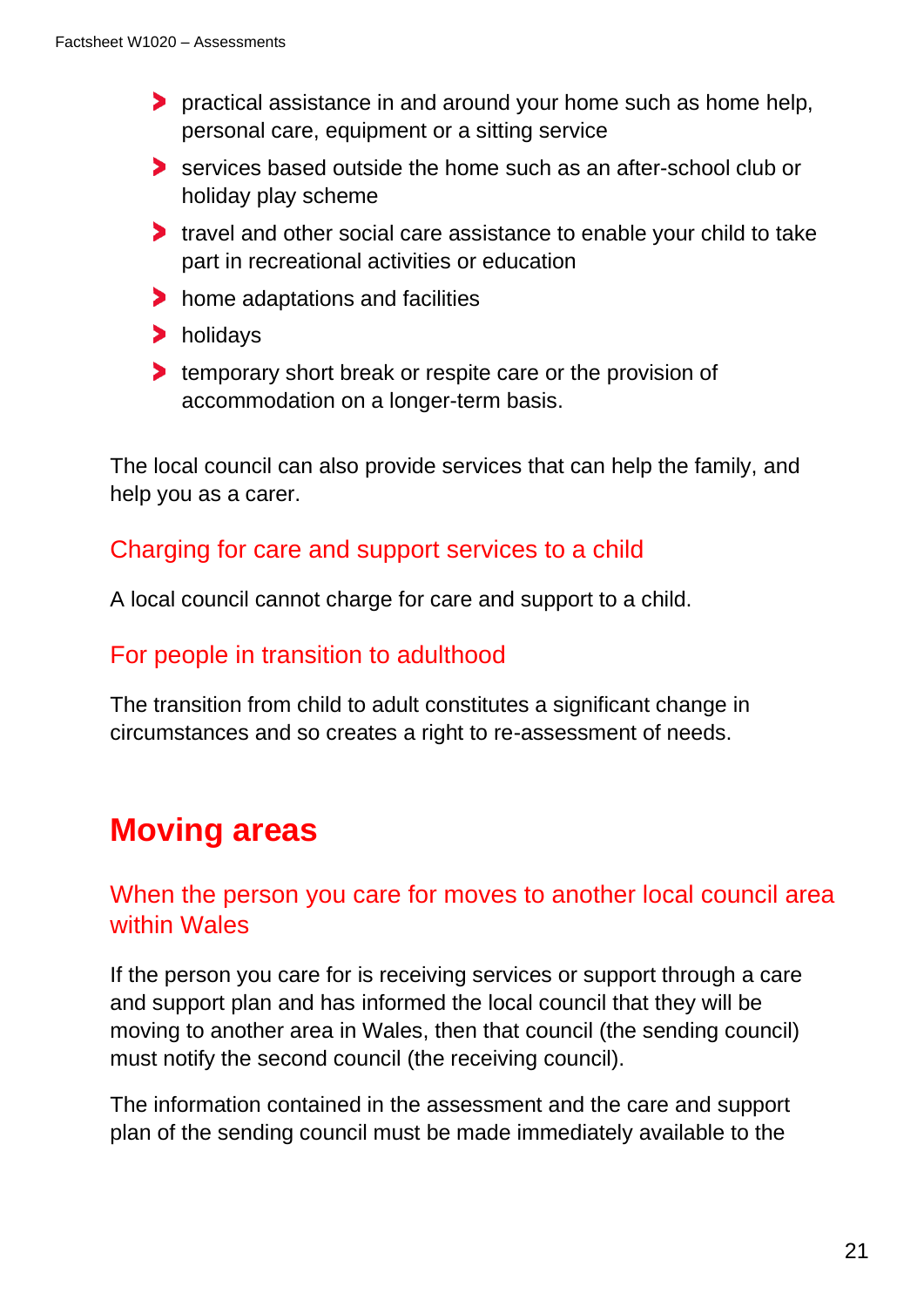receiving council and be used as the basis for delivery of support until they have completed a new assessment.

These portability arrangements do not apply to care and support plans for people that have been provided under the local council's discretionary powers. In these cases there will not be a duty on the receiving council to put in place transitional arrangements.

If the receiving council does not make a decision about care and support before the move takes place, they must meet the needs that the sending council had previously identified as far as reasonably practicable.

If you are moving to another area outside of Wales there is an expectation that good practice will apply across national boundaries to minimise disruption. You should seek advice. You can contact Carers Wales – see final page for contact details.

# **Charging for care and support services**

A local council has discretion whether or not to charge for services and whilst the Act itself allows councils to charge a parent or guardian, the Regulations and the Code of Practice stop this. A local council therefore cannot charge for care and support to a child.

The Act also includes the ability to charge low, flat rate charges for a wide range of preventative services and assistance it provides or arranges.

Flat rate charges will typically be for the care and support that replaces ordinary living, for example things like meals, laundry services etc. Where a local council makes flat rate charges, or sets a flat rate contribution or reimbursement, a local council is not under a duty to undertake a financial assessment.

However local councils must take account of flat rate charges to avoid a situation where the accumulative financial effect of these makes it unaffordable. Where concerns arise, local councils must offer the person an opportunity to have a financial assessment.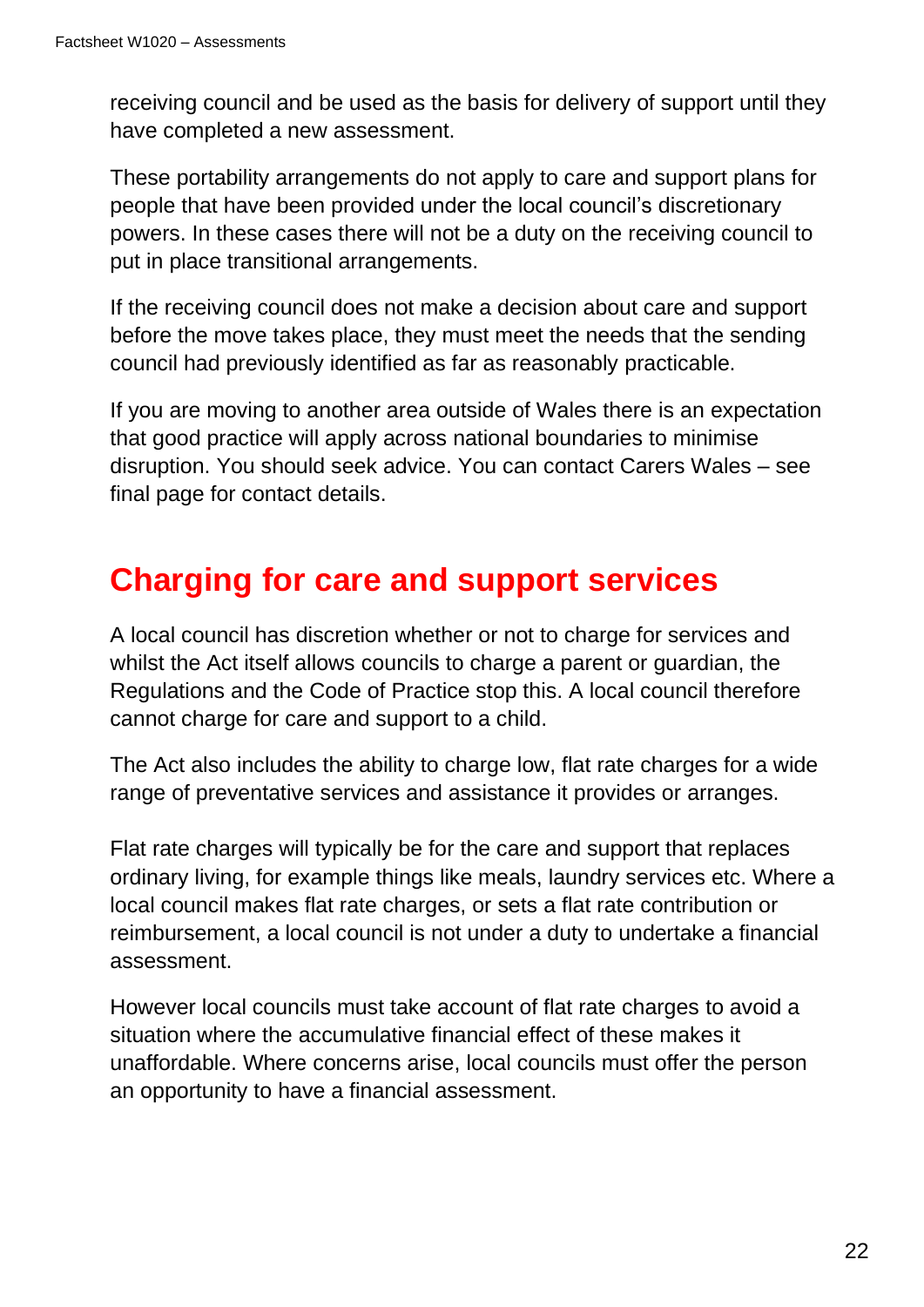If services are provided then the local council must carry out a financial assessment to decide whether there needs to be a financial contribution and if so, how much that contribution should be.

If the help is offered for free, then the local council does not have to do a financial assessment. The maximum that can be charged for services provided to you or to the person that you care for is currently set at £100 per week (2022/23).

If the person you care for has received an assessment, it may be that you would benefit from the services provided to them, for example, a sitting service. The local council cannot charge you for any help provided to the person that you care for even if this help was provided as a result of your carer's needs assessment.

If you receive support or services in your own right as a carer, the Code of Practice that accompanies the Act states that a local council must consider carefully the likely impact of any charges particularly in terms of your willingness and ability to continue your caring responsibilities.

If they do decide to make a charge, the local council must carry out a financial assessment and decide whether you will have to make a financial contribution for any of the services or support you receive and tell you how much you will be expected to contribute. Again, the maximum that you can be charged for services provided to you by the local council is currently £100 per week (2022/23).

# **Complaints**

### **Assessments**

If you are not happy with the way you have been treated, or with the outcome of any of the assessments, you can complain to social services. All social services departments should have a complaints procedure that you can follow – ask the social services department for a copy.

If you are not happy with the outcome of your complaint, you may be able to take a complaint to the Local Government Ombudsman. Your social services department should be able to give you more information about this.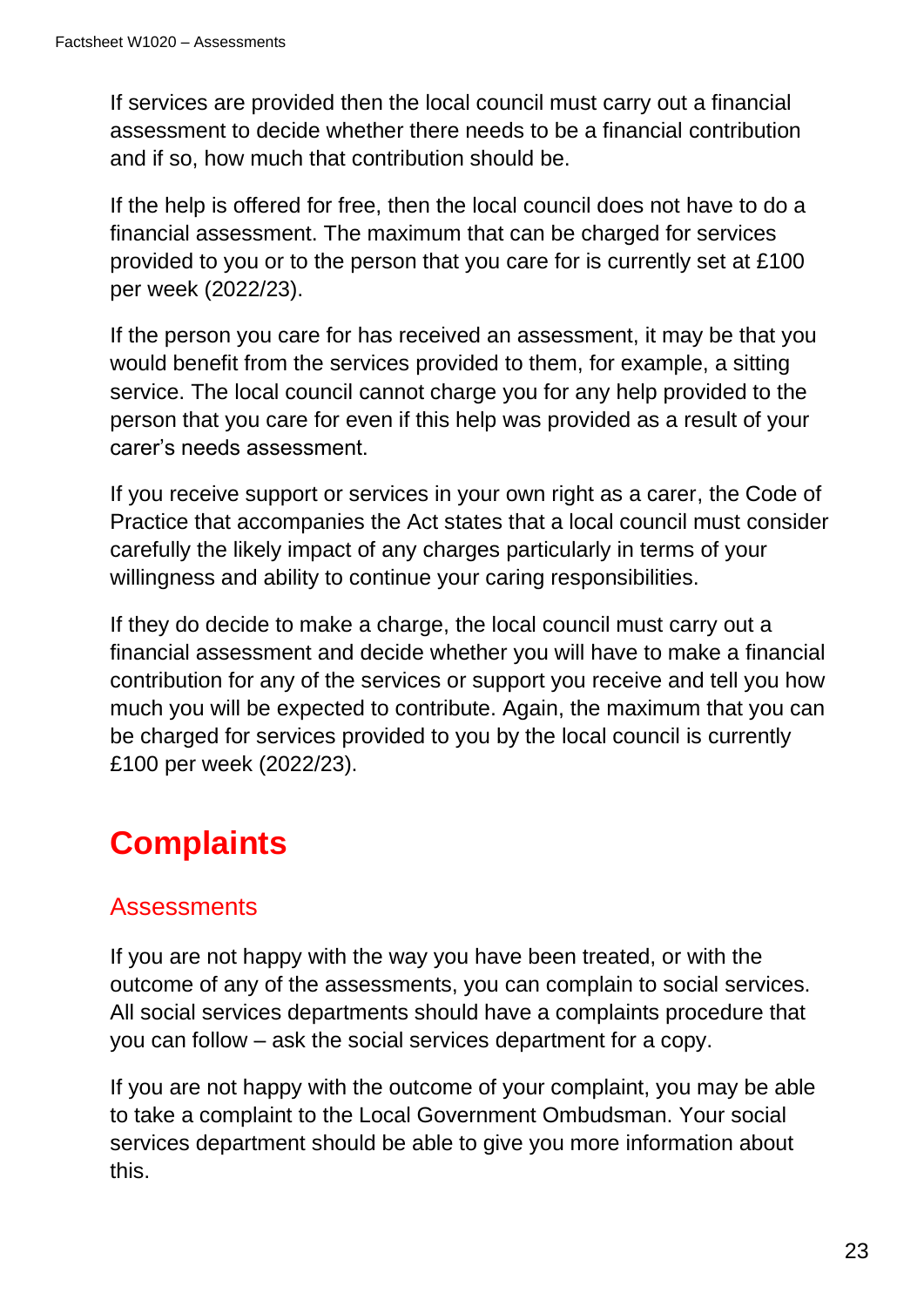If social services have acted unlawfully (eg have refused to carry out an assessment without good reason), you may be able to take legal action against them. This is called a judicial review.

You will need to seek legal advice if you are thinking about taking the local council to court. An application for judicial review must be made without delay and within a maximum period of three months so it is important to get legal advice as quickly as possible.

### **Services**

If you are not happy with the services provided after an assessment, you can complain to social services. If services are provided by an agency or care home, you may also be able to complain directly to them through their own complaints procedure.

If you are concerned about the quality of the service, you can contact the Care and Social Services Inspectorate Wales.

For more information about complaints, or for advice on how to make a complaint, contact Carers Wales.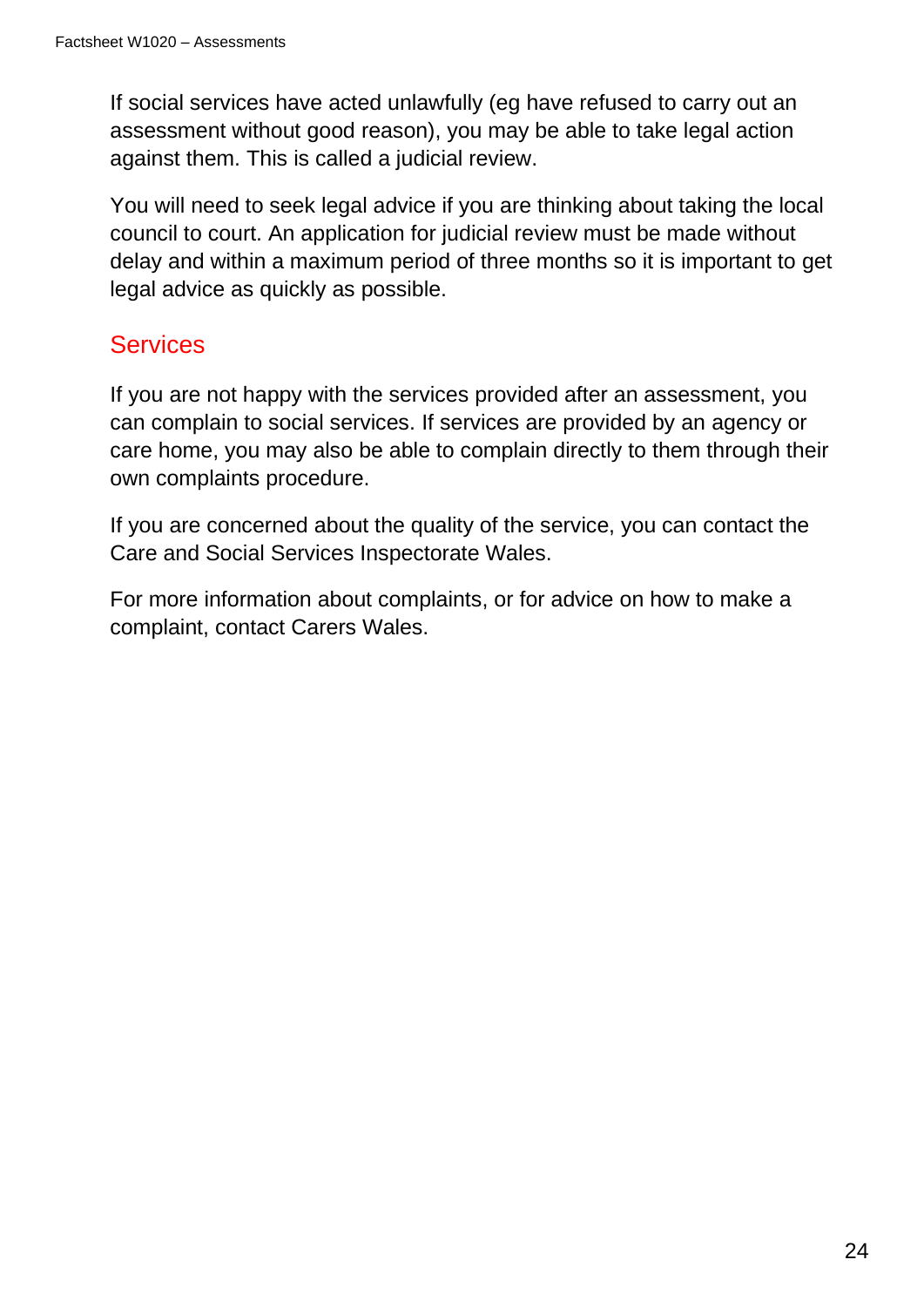### **Appendix 1** – Questions to help prepare you for your carer's needs assessment

By answering the following questions, you should get a much clearer idea of your needs. You can then discuss with your assessor, (who must be suitably skilled, trained and qualified) the services that might be most helpful to you to meet these needs.

### **Help and time**

Do you help the person you are looking after with:

- housework?
- > shopping?
- > bathing?
- **S** going to the toilet?
- > cooking?
- > other personal care?
- $\blacktriangleright$  keeping an eye on them?
- **b** dealing with money?
- > laundry?

How many hours a week do you provide care? Include all the time you spend with the person you care for, the things you do for them and how long they take you.

- Do you have to help during the day or night, or both?
- Does anyone else help? If so, for how long?
- Would you like some help (or extra help) with these jobs? List the tasks you would like help with (putting the most important first).
- Are you able to spend enough time on other family responsibilities, eg being with your children, your partner, parents or siblings?

### **Health**

- Does the person you care for have any health problems you find hard to deal with? Describe them as fully as you can.
- **Do you have the information you need about the condition of the** person you care for to enable you to care for them fully?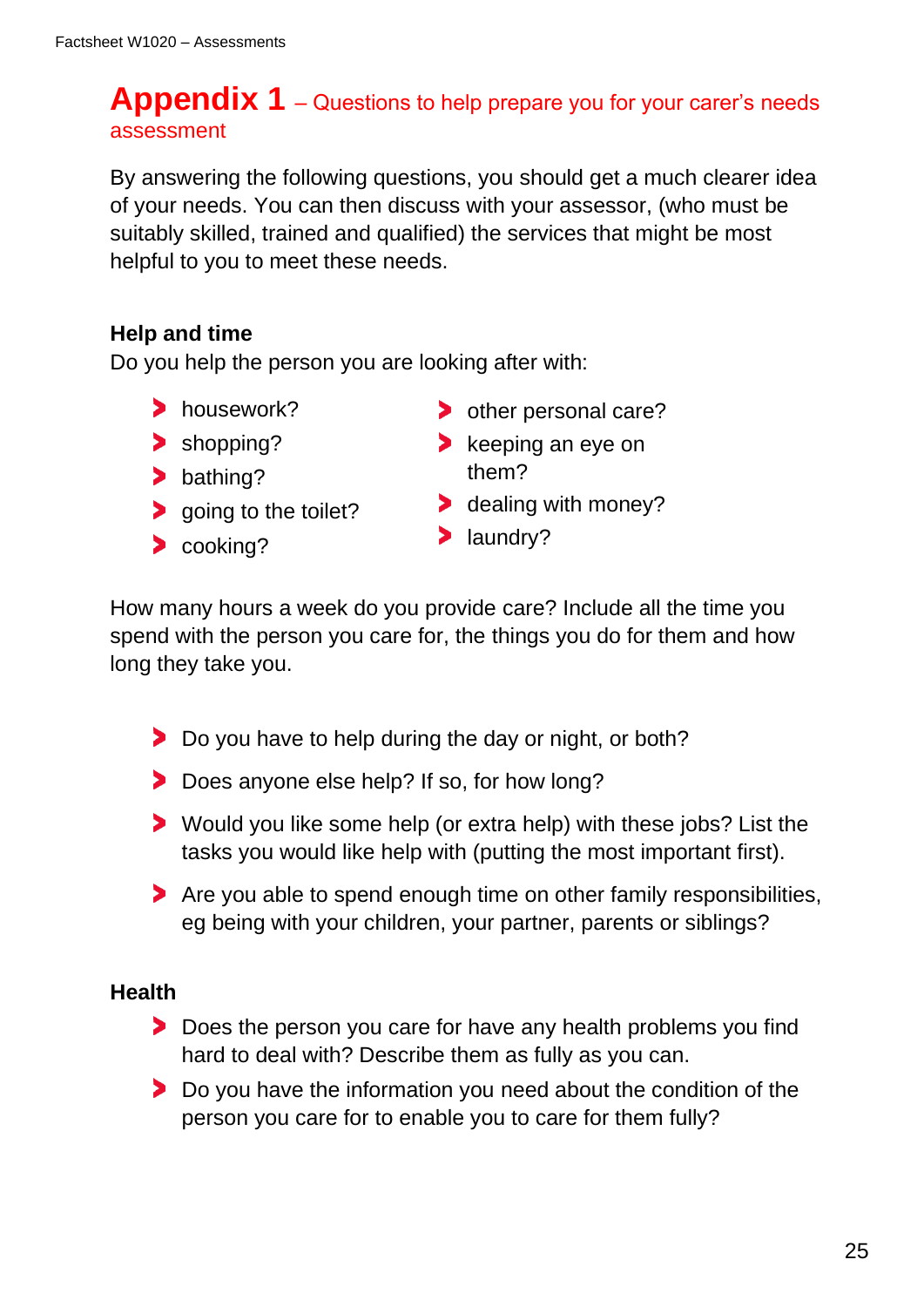- Is caring having a negative impact on your health? Do you have any health problems? If so, are they made worse by your caring role? Describe them as fully as you can.
- Do any health problems you may have make it harder for you to care?
- Are you getting enough sleep? Is your sleep disturbed?
- > Do you feel you are suffering from stress or depression?
- Is caring preventing you from looking after your own health, ie your diet, nutrition, getting exercise etc?

### **Feelings and choices about your caring role**

- Do you feel that you do not have a choice about providing care?
- If you feel that you cannot carry on at all, or can only carry on if you reduce the amount of caring you do, tell the assessor. It is not unusual to feel this way and it is important they know how you really feel.
- What would you most like to change about your situation?
- Is there a plan in place to look after the person you care for if you were suddenly unable to care for any reason?

### **Work/study/leisure**

- Do you work? If so, for how many hours a week?
- ▶ Does your employer know that you are a carer do they know about your rights, eg to time off in an emergency?
- **Do you feel you can manage to work and provide care? If you** cannot manage or are at risk of not managing – do explain this.
- What would make working/caring easier for you?
- Would you like to start or return to work/study?
- **Do you have the skills you would need to return to work or** education were your caring role to end?
- Are there things you find enjoyable and relaxing that you cannot do anymore because of your caring responsibilities? (eg a hobby, visiting friends, going to the cinema).
- When was the last time you had a whole day to yourself to do as you pleased?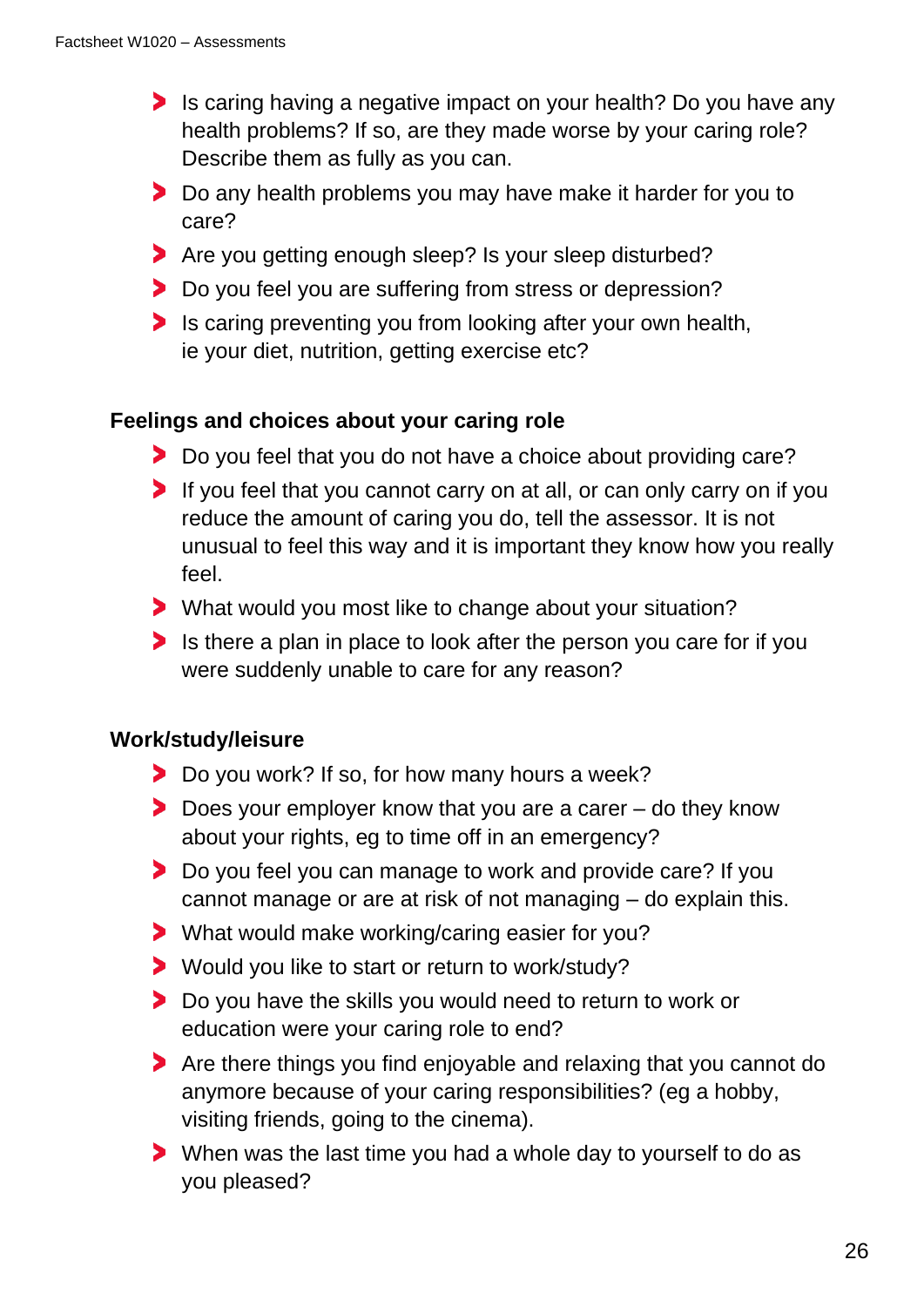Are you able to keep in contact with friends and family?

### **Housing**

- Do you live with the person you care for? Is the arrangement satisfactory? If not, why not?
- Does the person you care for have any difficulties moving around their home? (eg can they climb the stairs, or have a bath on their own?)
- **Do you have to help them? If so, are you able to do this safely and** without causing yourself any pain or injury? Special equipment could make life easier for the person you care for and caring easier for you.
- Are you able to look after your own home, do you have enough time to attend to housework and keep your house as you would like it?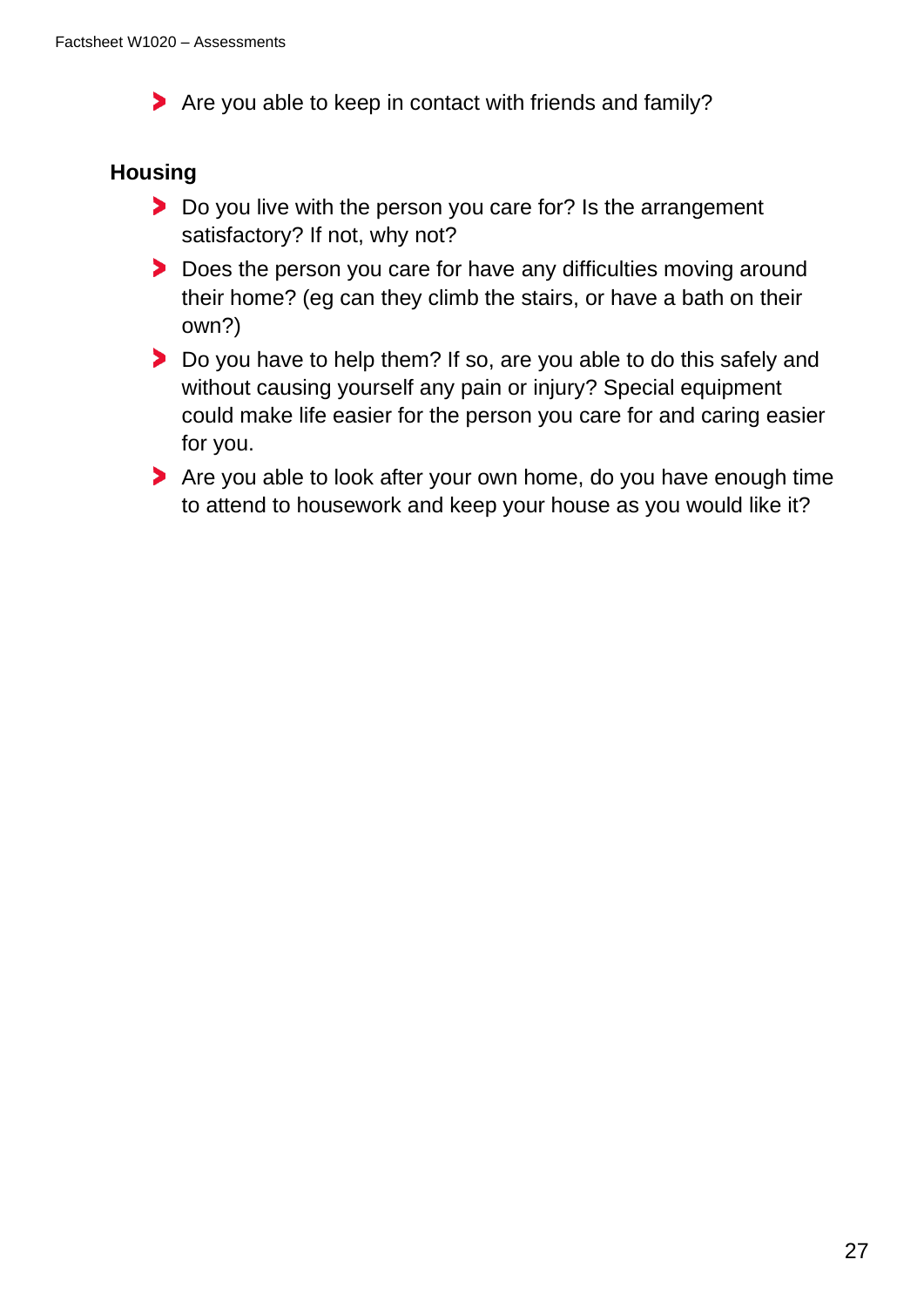# **Appendix 2**

Well-being is defined in the Act as any of the following:

- **Perotection from abuse and neglect**
- **EXECUTE:** Education, training and recreation
- **b** domestic, family and personal relationships
- **b** contribution made to society
- securing rights and entitlements
- social and economic well-being
- suitability of living accommodation.

In relation to an adult, 'well-being' also includes:

- **Control over day-to-day life**
- > participation in work.

In relation to a child, 'well-being' also includes:

physical, intellectual, emotional, social and behavioural development 'welfare' as that word is interpreted for the purposes of the Children Act 1989.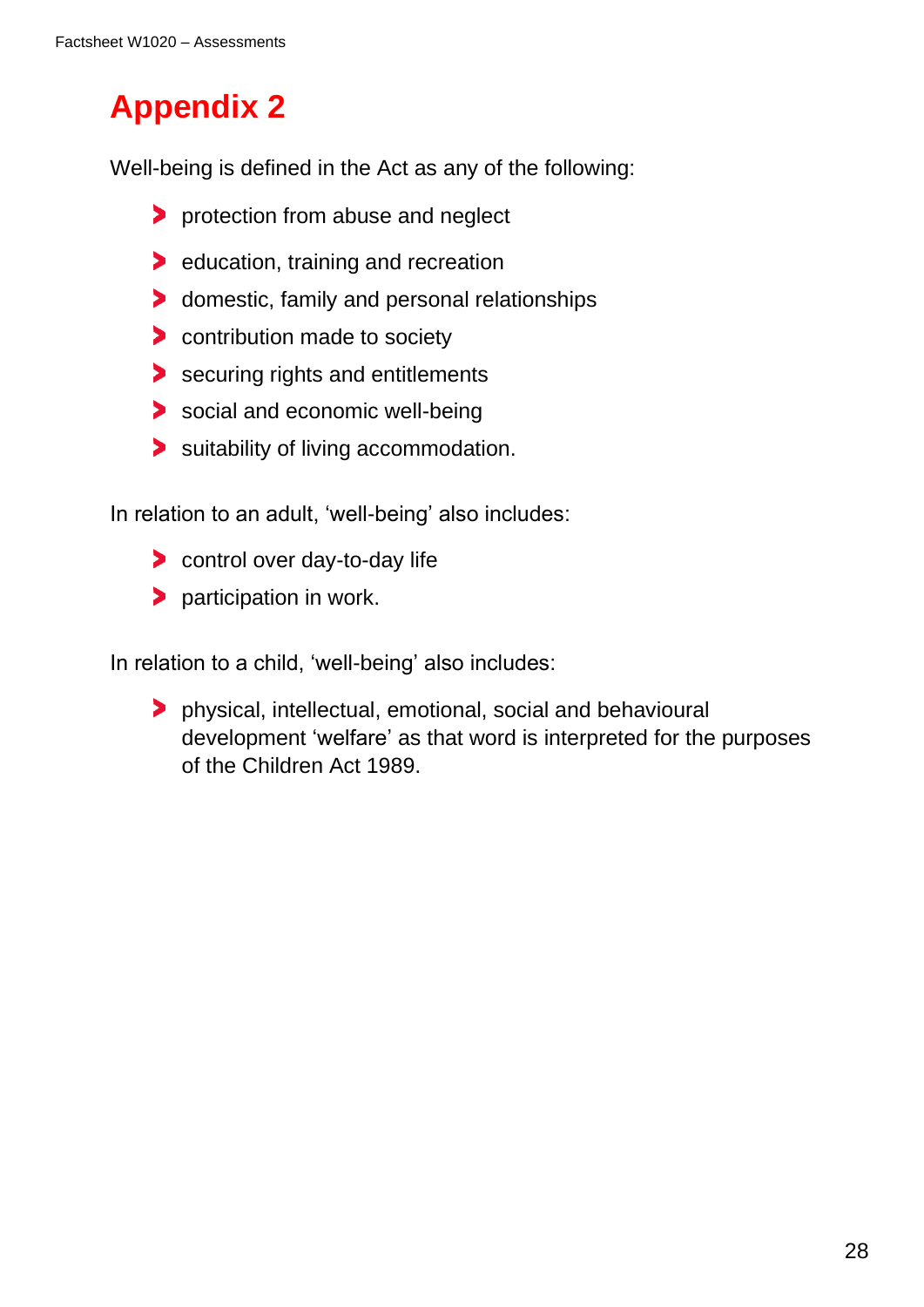# **Further help**

For information and advice contact the Carers UK Adviceline on 0808 808 7777 (open Monday to Friday, 9am to 6pm) or email [advice@carersuk.org](mailto:advice@carersuk.org) Information is also available on our website – visit [www.carersuk.org](http://www.carersuk.org/)

### Other organisations

### Board of Community Health Councils in Wales

Your local Community Health Council provides help and advice if you have problems or complaints about NHS Services in Wales. Ring the Board of CHCs or visit their website to find your local office.

w: www.wales.nhs.uk/sitesplus/899/home | t: 029 2023 5558

e: enquiries@waleschc.org.uk

### Carers Wales

w: www.carerswales.org | t: 029 2081 1370 | e: info@carerswales.org

### Equality Advisory Support Service

The helpline advises and assists individuals on issues relating to equality and Human Rights across Wales, England and Scotland. w: www.equalityadvisoryservice.com | t: 0808 800 0082

### Public Service Ombudsman for Wales

Can offer advice and investigate complaints about public services in Wales. w: www.ombudsman-wales.org.uk | t: 01656 641150 / 0300 790 0203 e: ask@ombudsman-wales.org.uk

### Older people

### Age Cymru

Are able to offer free help and advice for older people on a range of topics. w: www.ageuk.org.uk/cymru | t: 0300 303 44 98/ 029 2043 1555

#### Older People's Commissioner for Wales

Can provide help and support for older people and put them in touch with organisations who can help. w: www.olderpeoplewales.com t: 03442 640670 / 029 20445030 e: ask@olderpeoplewales.com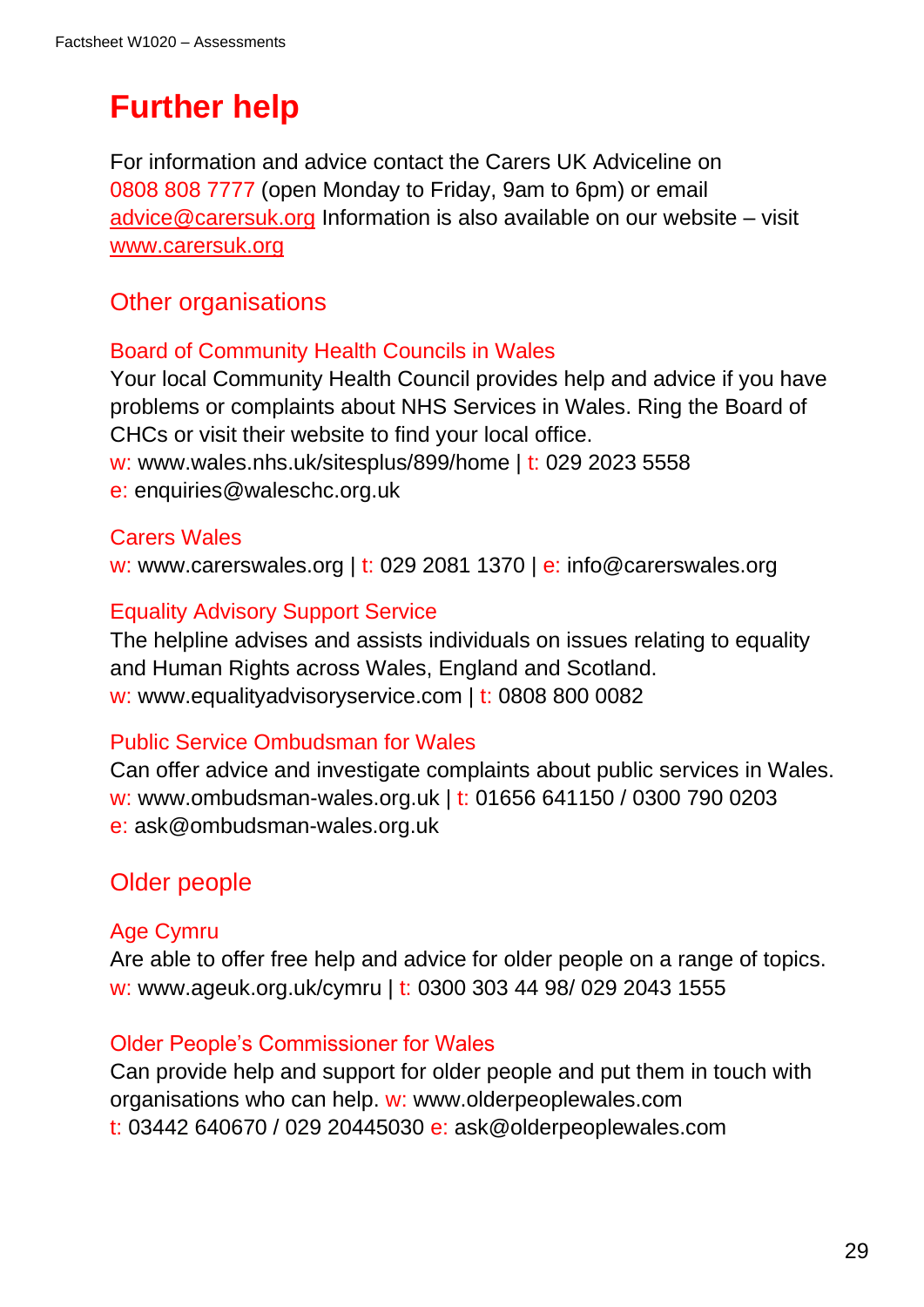### Children

### Children's Commissioner for Wales

Can offer support to children and young people and help them find out about their rights.

w: www.childcomwales.org.uk | t: 01792 765600 / 01492 523333 / 0808 801 1000 (number for children & young people) e: post@childcomwales.org.uk

### Children in Wales

Charitable organisation that promotes the interests of and takes action to identify and meet the needs of children, young people and their families in **Wales** 

w: www.childreninwales.org.uk | t: 029 2034 2434

e: info@childreninwales.org.uk

### Contact a Family

A national charity that supports the families of disabled children. w: www.cafamily.org.uk | t: 0808 808 3555 / 029 2039 6624 e: cymru@cafamily.org.uk

### Legal help

### Citizens Advice Cymru

Provides free, independent, confidential and impartial advice. w: www.citizensadvice.org.uk/wales t: Advicelink: 0800 702 2020

### Mental health

### Mind Cymru

Provides advice and support to anyone experiencing a mental health problem. w: www.mind.org.uk | t: 0300 123 3393 / 029 2039 5123 e: info@mind.org.uk

### Adferiad Recovery

Work with individuals recovering from serious mental health illness and their families.

w: [www.adferiad.org.uk](http://www.adferiad.org.uk/) | t: 01792 816600 | e: info@adferiad.org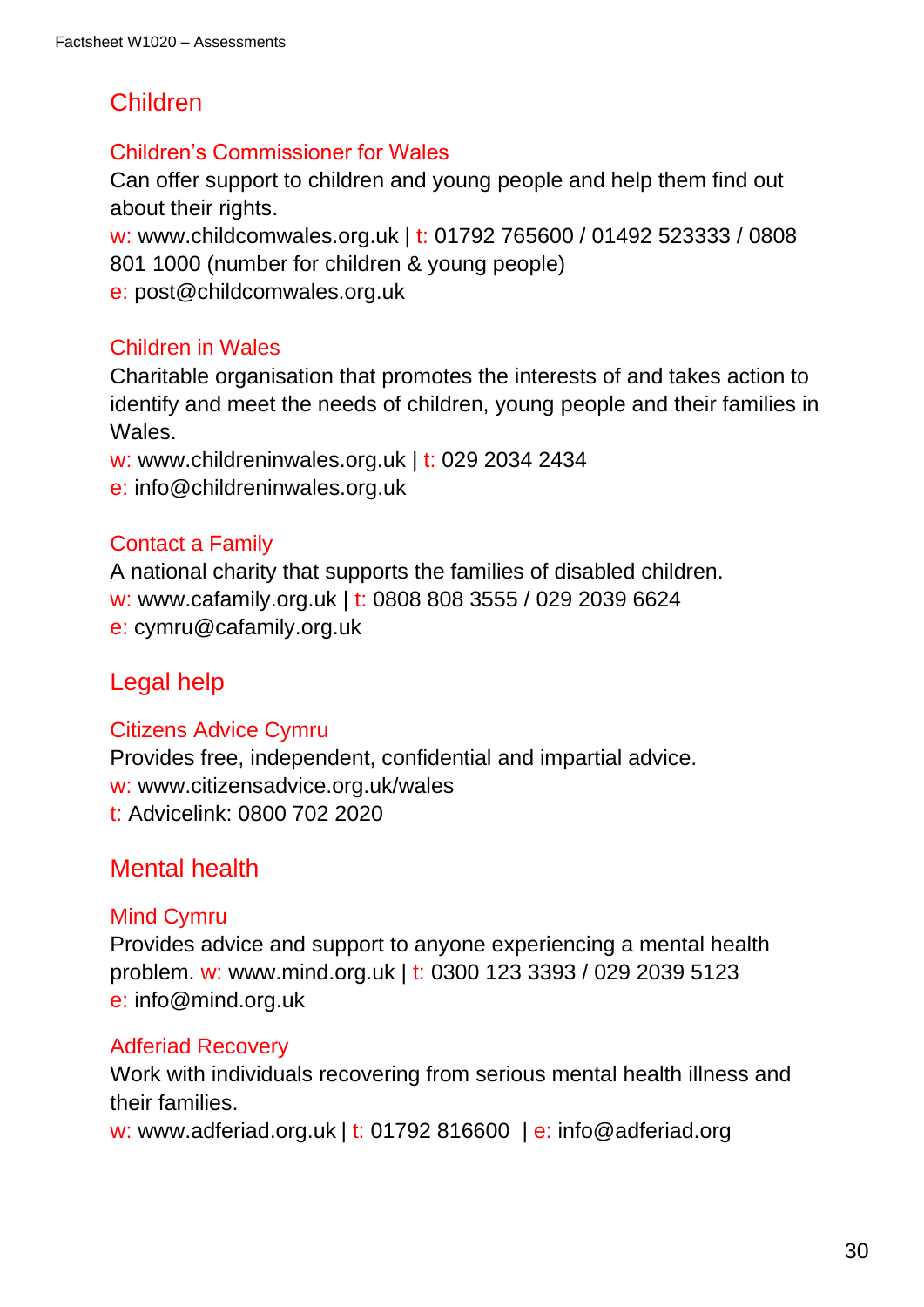As well as these listed above, there may also be condition specific charities who may be able to help such as Parkinson's UK, Stroke Association, Alzheimers Society, National Autistic Society, etc.

There are also many support groups and organisations ready to help locally. Visit www.carersuk.org/localsupport to see what is available where you live.

### Benefit Helplines

Attendance Allowance t: 0800 731 0122 (textphone: 0800 731 0317) Carer's Allowance t: 0800 731 0297 (textphone: 0800 731 0317) Disability Living Allowance - If you were born on or before 8 April 1948:

t: 0800 731 0122 (textphone: 0800 731 0317)

- If you were born after 8 April 1948:

t: 0800 121 4600 (textphone: 0800 121 4523)

For Jobseeker's Allowance, Income Support and Employment and Support Allowance:

### Jobcentre Plus

New claims t: 0800 055 6688 (textphone: 0800 731 7339) Existing claims t: 0800 169 0310 (textphone: 0800 169 0314) Pension Credit t: 0800 731 7898 (textphone: 0800 169 0133) Personal Independence Payment New claims t: 0800 917 2222 (textphone: 0800 917 7777) Enquiry line t: 0800 121 4433 (textphone: 0800 121 4493) Tax Credits t: 0345 300 3900 (textphone: 0345 300 3909)